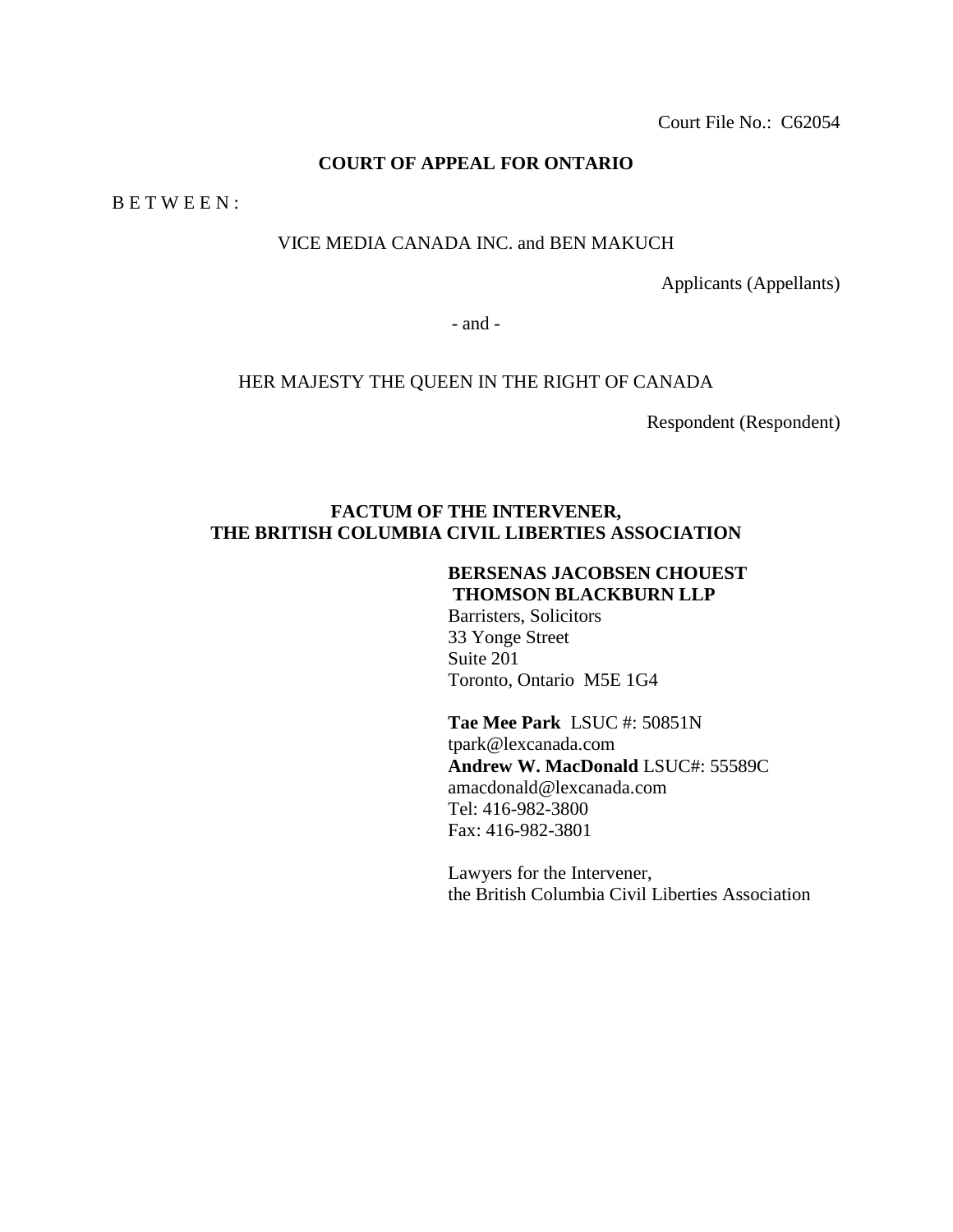## TO: **LINDEN & ASSOCIATES PC**

Royal Bank Plaza 200 Bay St, North Tower Suite 2010, PO Box 10 Toronto, ON M5J 2J1

Iain A.C. MacKinnon LSUC #: 39167A Tel: 416-861-9338 x231 Fax: 416-861-9973 Email: imackinnon@lindenlex.com

Lawyers for the Appellants

#### AND TO: **PUBLIC PROSECUTION SERVICE OF CANADA**

130 King Street West, Suite 3400, Box 36 Toronto, ON M5X 1K6

Sarah Shaikh Brian Puddington Tel: 416-973-3744 Fax: 416-973-8253 Email: sarah.shaikh@ppsc-sppc.gc.ca Email: brian.puddington@ppsc-sppc.gc.ca

Lawyers for the Respondent

## AND TO: **STOCKWOODS LLP**

**Barristers** Toronto-Dominion Centre, TD North Tower 77 King Street West, Suite 4130, PO Box 140 Toronto, ON M5K 1H1

Philip Tunley LSUC#: 26402J Andrea Gonsalves LSUC#: 52532E Justin Safayeni LSUC#: 58427U Tel: 416-593-7200 Fax: 416-593-9345 Email: philt@stockwoods.ca Email: andreag@stockwoods.ca Email: justins@stockwoods.ca

Lawyers for the Interveners,

Canadian Journalists for Free Expression, Canadian Broadcasting Corporation, Ad Idem/Canadian Media Lawyers Association, Canadian Association of Journalists, Canadian Media Guild/Communications Workers of America (Canada), Reporters Without Borders/Reporters Sans Frontières, Aboriginal Peoples Television Network and Centre for Free Expression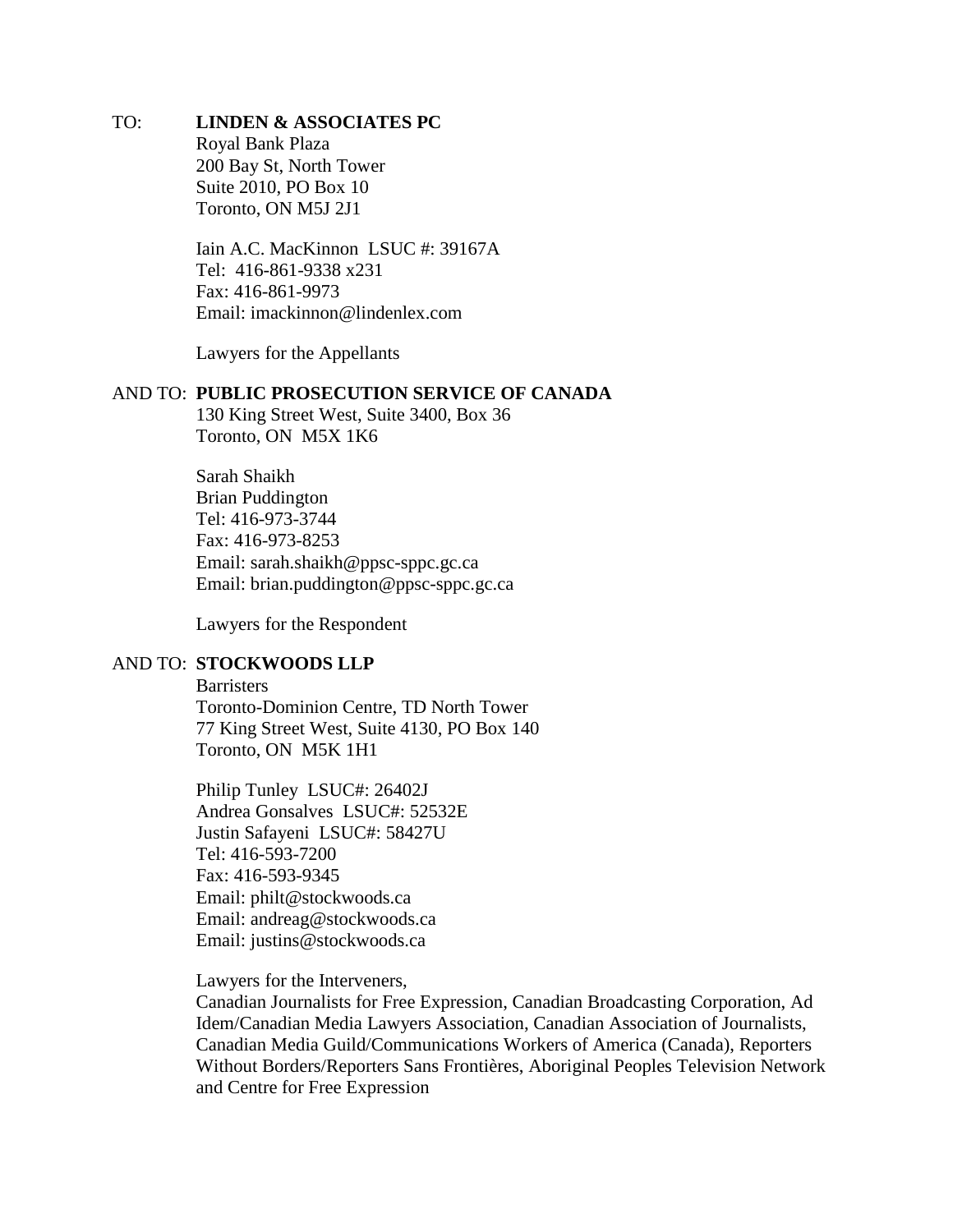## AND TO: **LERNERS**

Lawyers 130 Adelaide Street West, Suite 2400 Toronto, ON M5H 3P5

Brian N. Radnoff Tel: 416-601-2387 Fax: 416-867-2412 Email: bradnoff@lerners.ca

Lawyers for the Intervener, the Canadian Civil Liberties Association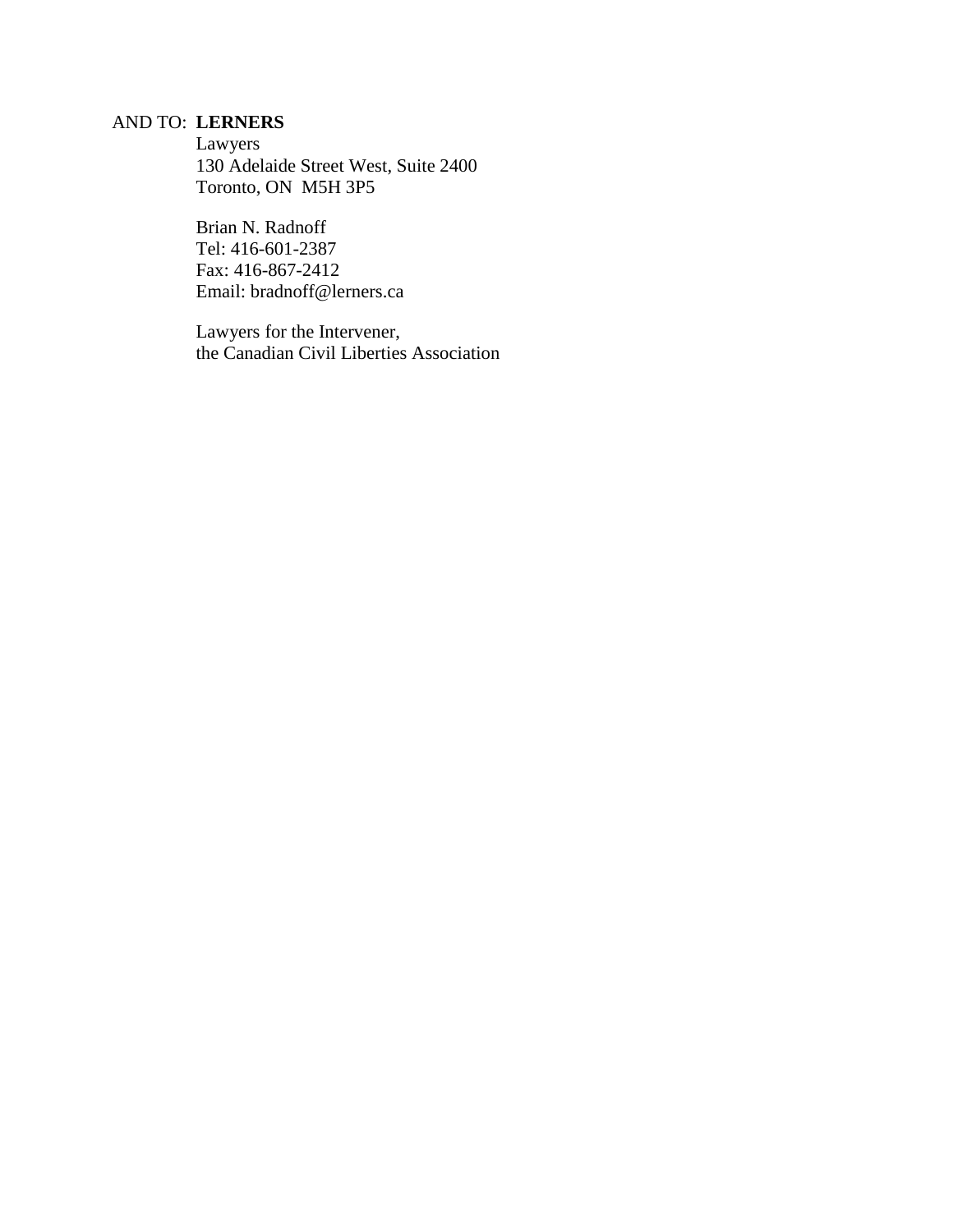# **INDEX**

| A.                          | Assessing the public interest in the investigation and prosecution of crime 4<br>$\mathbf{ii}$                                                                                   |  |
|-----------------------------|----------------------------------------------------------------------------------------------------------------------------------------------------------------------------------|--|
| <b>B.</b>                   | Assessing the public interest in the media's right to gather and disseminate the<br>$\mathbf{i}$<br>iii) The chilling effect on journalists, their sources and free expression12 |  |
| $\mathcal{C}_{\mathcal{C}}$ |                                                                                                                                                                                  |  |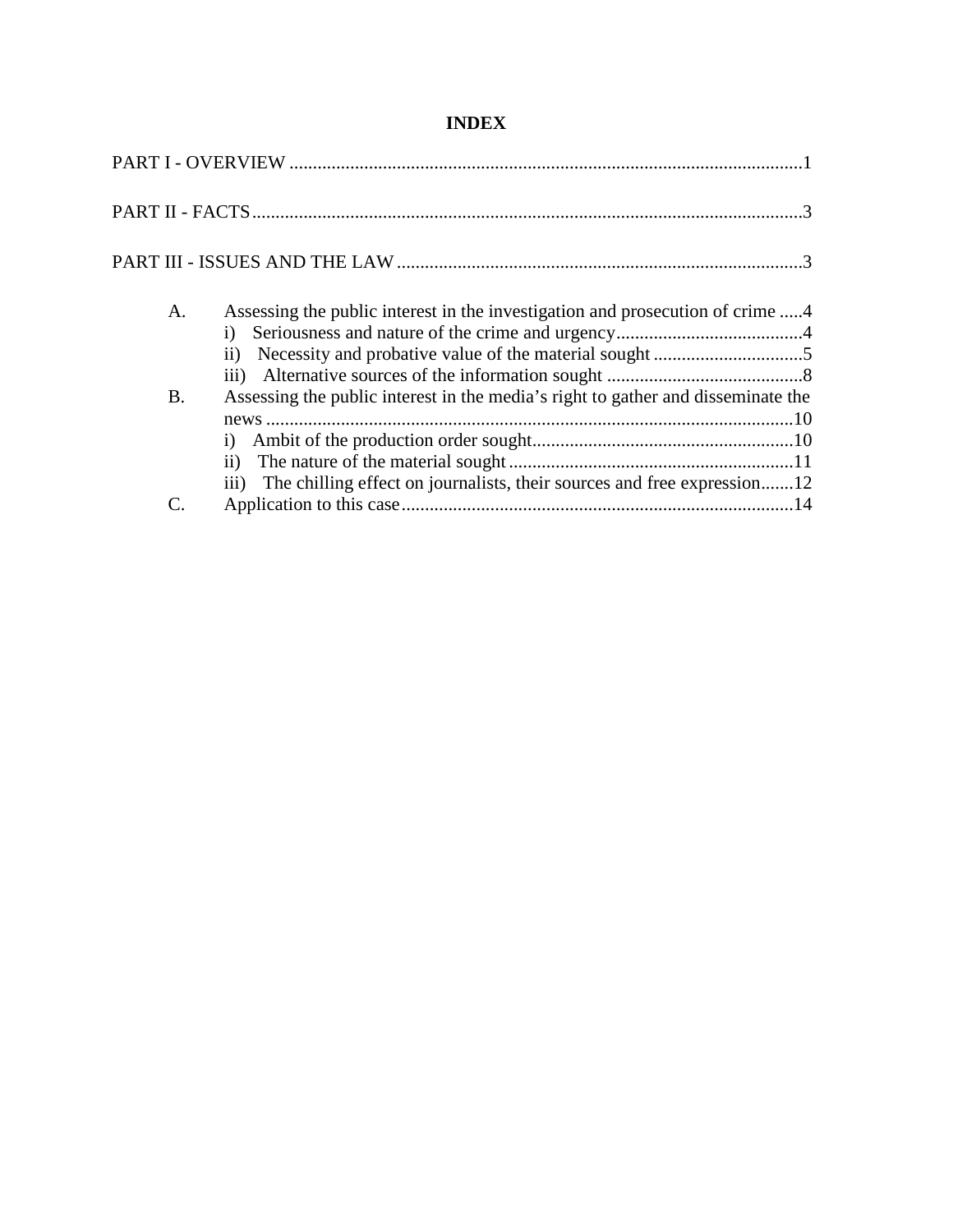## **COURT OF APPEAL FOR ONTARIO**

B E T W E E N :

#### VICE MEDIA CANADA INC. and BEN MAKUCH

Applicants (Appellants)

- and -

#### HER MAJESTY THE QUEEN IN THE RIGHT OF CANADA

Respondent (Respondent)

## **FACTUM OF THE INTERVENER, THE BRITISH COLUMBIA CIVIL LIBERTIES ASSOCIATION**

## <span id="page-4-0"></span>**PART I - OVERVIEW**

1. The British Columbia Civil Liberties Association (the "BCCLA") has been granted leave to intervene in this appeal to make submissions on the issue of the production order issued against the Appellants, pursuant to what is now s. 487.014 of the *Criminal Code*.

2. News consumers and the public more generally have a vital interest in ensuring that the press is able to gather and disseminate information about matters of public importance free from undue interference and influence of the state. Judicially authorized search warrants and, as in this case, production orders that target journalists and/or media organizations necessarily interfere with news gathering and dissemination activities in particular cases.

3. More importantly, if these intrusive orders are too frequently sought by law enforcement and too easily granted by courts, the values underlying freedom of the press, such as freedom of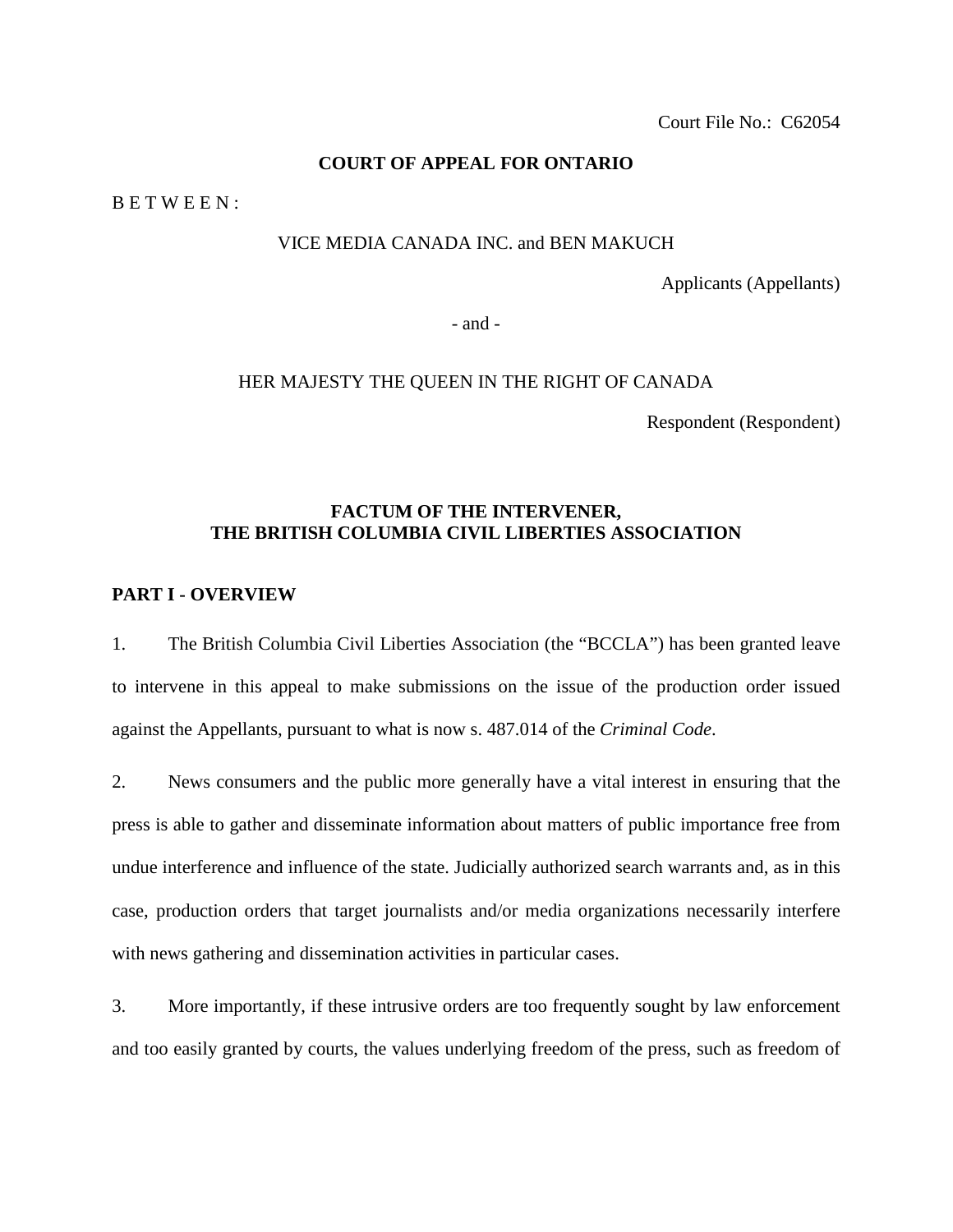expression and the public's right to the free flow of information, will be threatened and damaged. Upholding these values and the media's role in promoting and preserving them is crucial to all Canadians and society at large. As the Supreme Court of Canada has held, "the media play a vital role in the functioning of a democratic society."

4. Sections 2(b) and 8 of the *Charter*, and society's interest both in a free and independent press and in the investigation and prosecution of crime, demand that production orders that target journalists be granted only in exceptional circumstances. Respect for the public's *Charter*protected right to information is fundamental to the functioning of a strong democracy and must be properly reflected in the balancing test governing judicial authorization of production orders against journalists – and in how that test is applied in practice. "The public interest in free expression will *always* weigh heavily in the balance."<sup>[2](#page-5-1)</sup>

5. The BCCLA invites this Honourable Court to develop the broad principles set out by the Supreme Court of Canada in *Lessard* in 1991 into a more specific and rigorous framework which will serve to guide authorizing judges in the exercise of their judicial discretion to issue production orders that target the media.

6. Existing case law and the facts underlying those cases provide assistance with respect to the factors that should be considered whenever a judge or justice of the peace is confronted with an application for a production order or search warrant that targets a journalist or news media organization. Particular focus should be put on the balance that is to be struck under the third *Lessard* factor. Search warrants and production orders targeting the press should only be authorized where the seriousness and nature of the crimes under investigation, the urgency of the

<span id="page-5-0"></span><sup>1</sup> *Canadian Broadcasting Corp v New Brunswick (Attorney General)*, [1991] 3 SCR 459, Appellants' Book of Authorities ("APP BOA"), Tab 6 ["*CBC v New Brunswick*"] and *Canadian Broadcasting Corp v Lessard*, [1991] 3 SCR 421, APP BOA, Tab 8 ["*Lessard*"].

<span id="page-5-1"></span><sup>2</sup> *R. v. National Post*, [2010] 1 SCR 477, Coalition Book of Authorities ("CBOA"), Tab 1 ["*National Post*"] at para 64.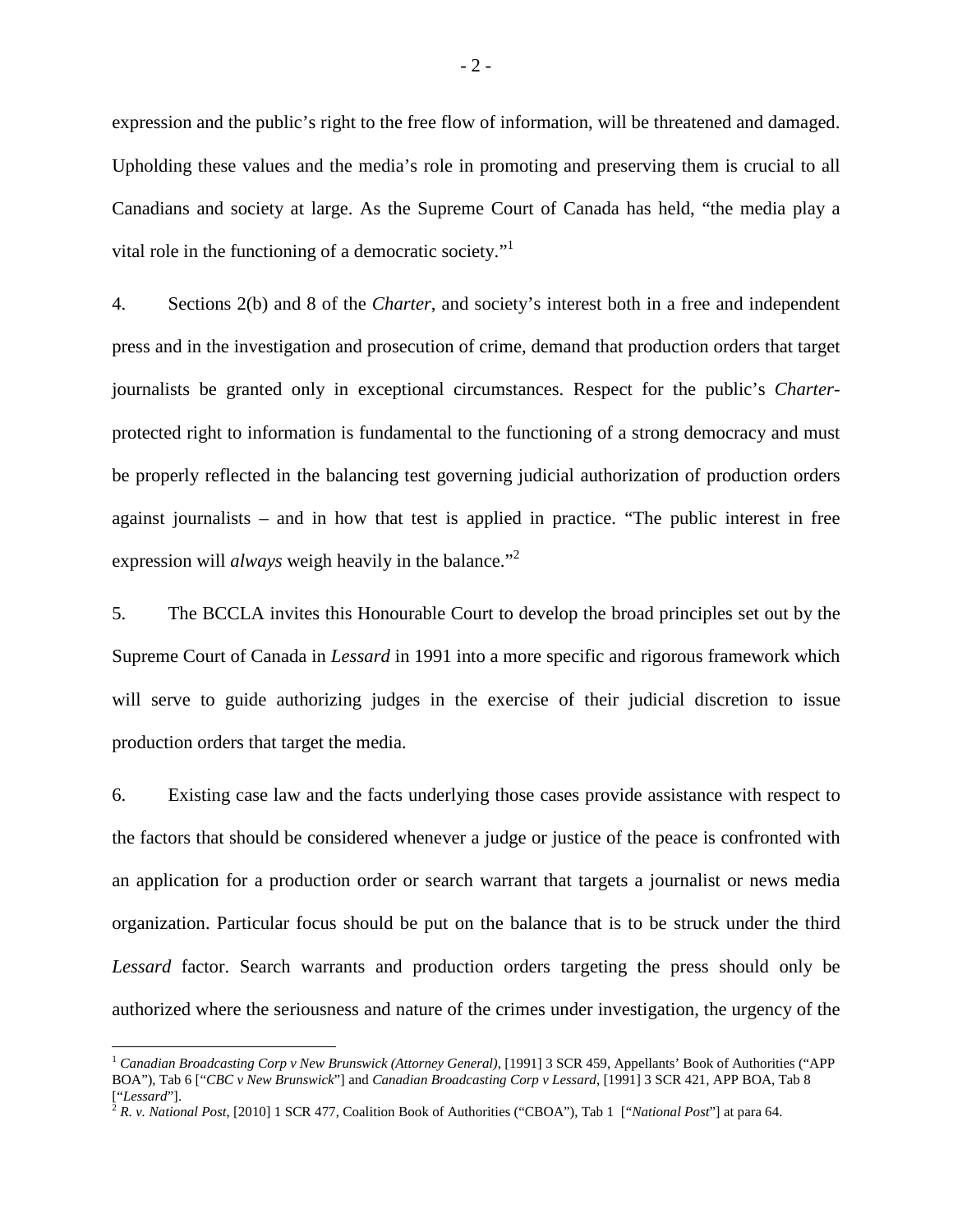investigation, and the necessity and probative value of the material sought, having considered whether alternative sources of the information sought exist, on one side, outweigh the public interest in free expression and freedom of the press on the other side, having regard to the ambit of the order sought, the nature of the journalistic material requested, and the seriousness of the chilling effect that will result if the order is granted.

## <span id="page-6-0"></span>**PART II - FACTS**

7. The BCCLA accepts the facts as set out in the factum of the Appellants.

#### <span id="page-6-1"></span>**PART III - ISSUES AND THE LAW**

8. The BCCLA's submissions focus on the balancing test enunciated in the third of the nine so-called "*Lessard* factors", informed by the direction in the second of those factors, that the authorizing judge must consider "all of the circumstances" when determining whether to exercise her or his discretion to issue a production order or warrant.

9. The BCCLA makes the following points:

(a) when assessing the public interest in the investigation and prosecution of crime, the authorizing judge must consider:

- (i) the seriousness and nature of the offences and the urgency of obtaining the information or material sought;
- (ii) the content of the material sought and its necessity and likely probative value to the investigation and prosecution; and
- (iii) whether there are alternative sources of the information sought;

(b) on the other side of the ledger, when assessing the public interest in the media's right to gather and disseminate the news, the authorizing judge must consider:

- (i) the ambit and specificity of the order or warrant sought;
- (ii) the nature of the material sought; and
- (iii) the seriousness of the chilling effect on the media's role that will result from granting the order.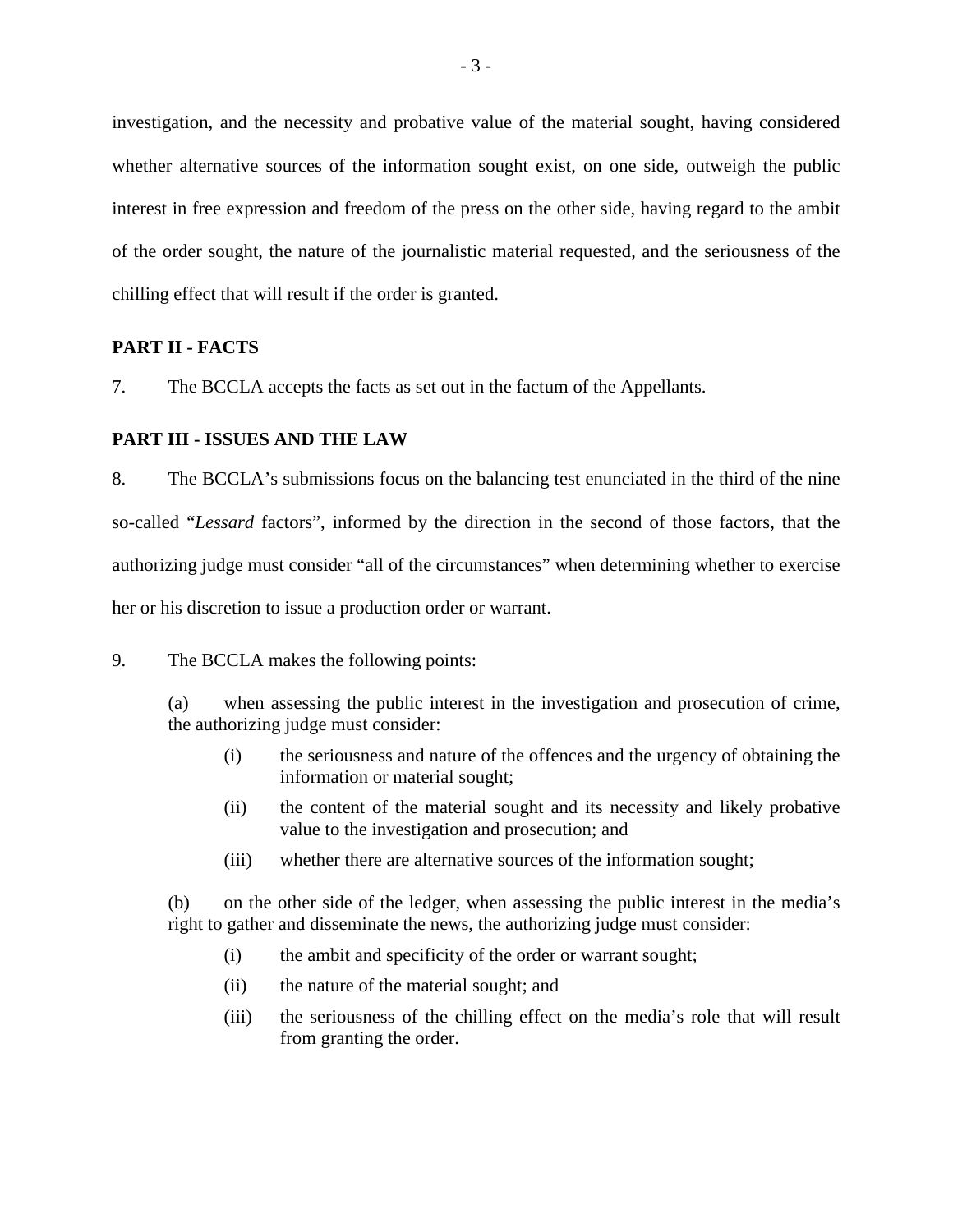10. In exercising judicial control over production orders targeting media organizations under what is now s. 487.014 of the *Criminal Code*, judges must ensure that the vital role the media play in society is properly recognized and weighed. Performing this vital role depends on the media being as free and independent from state influence and interference as possible. It is only through a rigorous and comprehensive balancing of "all of the circumstances" that the media's role, and the public's interest in freedom of the press, will be adequately protected.

#### **A. Assessing the public interest in the investigation and prosecution of crime**

#### <span id="page-7-1"></span><span id="page-7-0"></span>**i) Seriousness and nature of the crime and urgency**

11. The starting point for any evaluation of an application for a production order is likely to be consideration of the seriousness of the offences under investigation and how urgently the information sought is required for the investigation and/or prosecution of those offences.

12. Police should not seek evidence from media outlets where the crime under investigation is a relatively more minor one and courts should not grant invasive orders in those circumstances. The public has an interest in the investigation and prosecution of all crime, but that interest increases as the seriousness of the crime in issue increases.

13. Similarly, an intrusive order compelling a media organization to turn over information that has been shown to be important to the investigation and prosecution of a serious crime is more likely to be justified where there is a real and tangible urgency to the situation. If the matter is not an urgent one, consideration of the necessity of the information sought from the media, and of possible alternative sources of information, should then weigh more heavily in the balance.

14. In *CBC v New Brunswick*, for example, the crime in issue was the throwing of Molotov cocktails at a building, which "not only damaged the property but constituted a potential threat to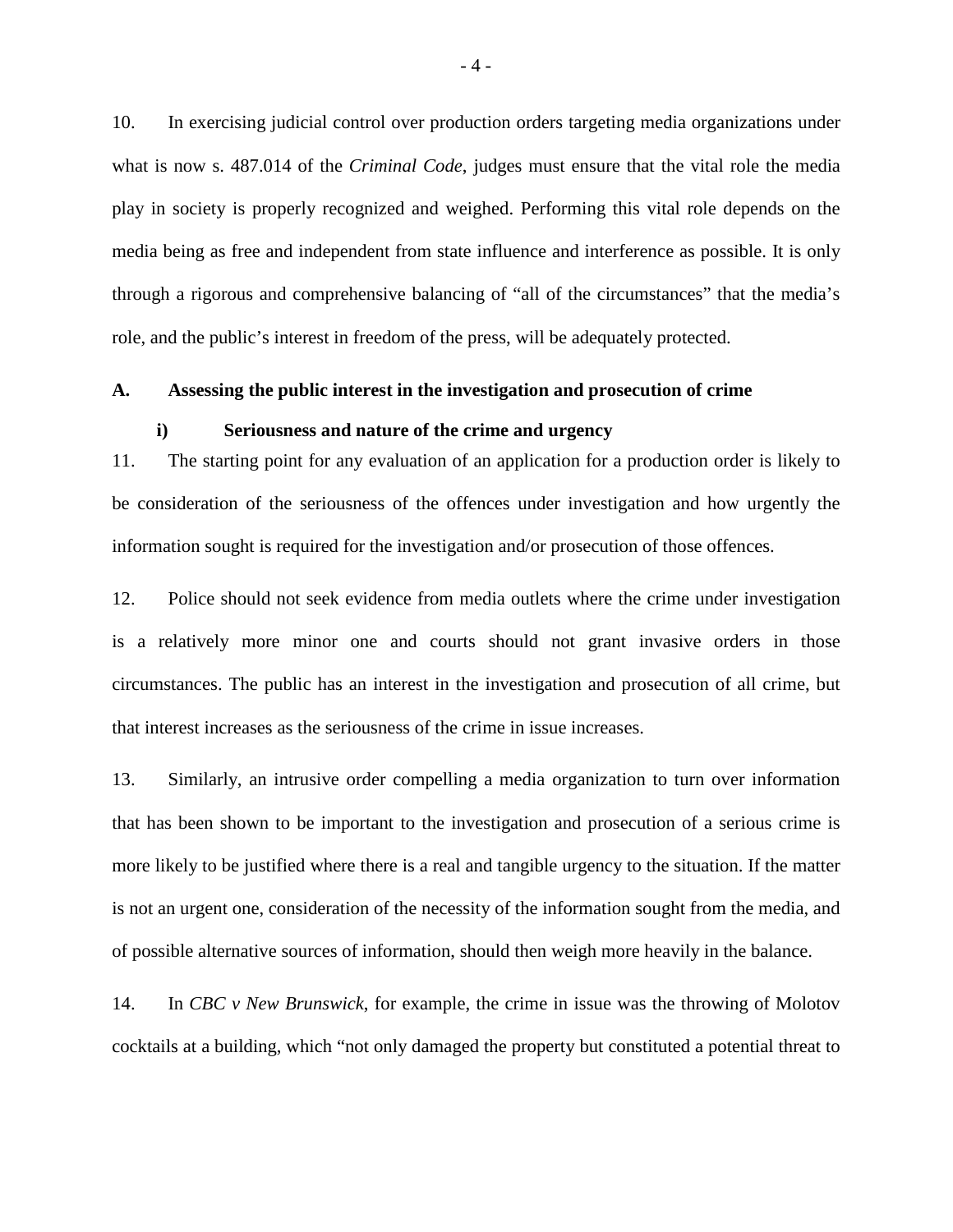thelives and safety of others."<sup>3</sup> As the Supreme Court noted, this was a serious and violent crime; its investigation was important. In addition, there was an urgency to the investigation because the demonstrations in the midst of which the Molotov cocktails had been thrown were ongoing.<sup>4</sup>Timely investigation might have prevented further risk of harm to people and property.

#### <span id="page-8-0"></span>**ii) Necessity and probative value of the material sought**

15. While the seriousness of the offence and the urgency of its investigation should be considered in every application for a judicial authorization that targets journalists, the more important factor will usually be the necessity and likely probative value of the material sought.<sup>[5](#page-8-3)</sup>

16. Again, in *CBC v New Brunswick*, the material sought was video footage journalists had recorded of the demonstration at and around the time that the Molotov cocktails had been thrown. That is, the material the police sought from the media was direct visual evidence of the commission of the alleged crime under investigation.

17. Significantly, video recordings or photographs of violent or disruptive demonstrations or riots in public spaces were also the material targeted in *Lessard*, *R v CBC*, [6](#page-8-4) *The Vancouver Sun v*  British Columbia,<sup>[7](#page-8-5)</sup>CTV Inc c Barbès<sup>8</sup> and CBC v Newfoundland.<sup>[9](#page-8-7)</sup> In each of these cases, what was sought from the media by law enforcement was material that was likely to contain direct visual evidence of individuals engaging in the alleged criminal activity under investigation.

18. In *National Post*, the material sought was what was believed to be forged documents apparently intended to implicate a former Prime Minister of Canada in scandal and the envelope

<span id="page-8-2"></span><span id="page-8-1"></span><sup>3</sup> *CBC v New Brunswick*, APP BOA, Tab 6 at para 33..

<span id="page-8-3"></span><sup>4</sup> *Ibid*.

 $<sup>5</sup>$  That said, if a production order targeting a media outlet is sought in the course of the investigation of a minor shoplifting</sup> offence, for example, it is unlikely that even very probative evidence will be sufficient to outweigh the public interest in preserving the privacy of the media.

<span id="page-8-5"></span><span id="page-8-4"></span><sup>6</sup> *R v Canadian Broadcasting Corporation* (2001), 52 OR (3d) 757 (CA), CBOA, Tab 2 ["*R v CBC*"].

<span id="page-8-6"></span><sup>7</sup> 2011 BCSC 1736, APP BOA, Tab 11 ["*Vancouver Sun*"].

<span id="page-8-7"></span><sup>8</sup> 2008 QCCS 3992, APP BOA, Tab 14 ["*CTV Inc c Barbès*"].

<sup>9</sup> *Canadian Broadcasting Corporation v Newfoundland*, 1994 CanLII 4430 (NL SCTD), APP BOA, Tab 12, ["*CBC v Newfoundland*"] where the RCMP sought video of a violent demonstration inside a Department of Fisheries building.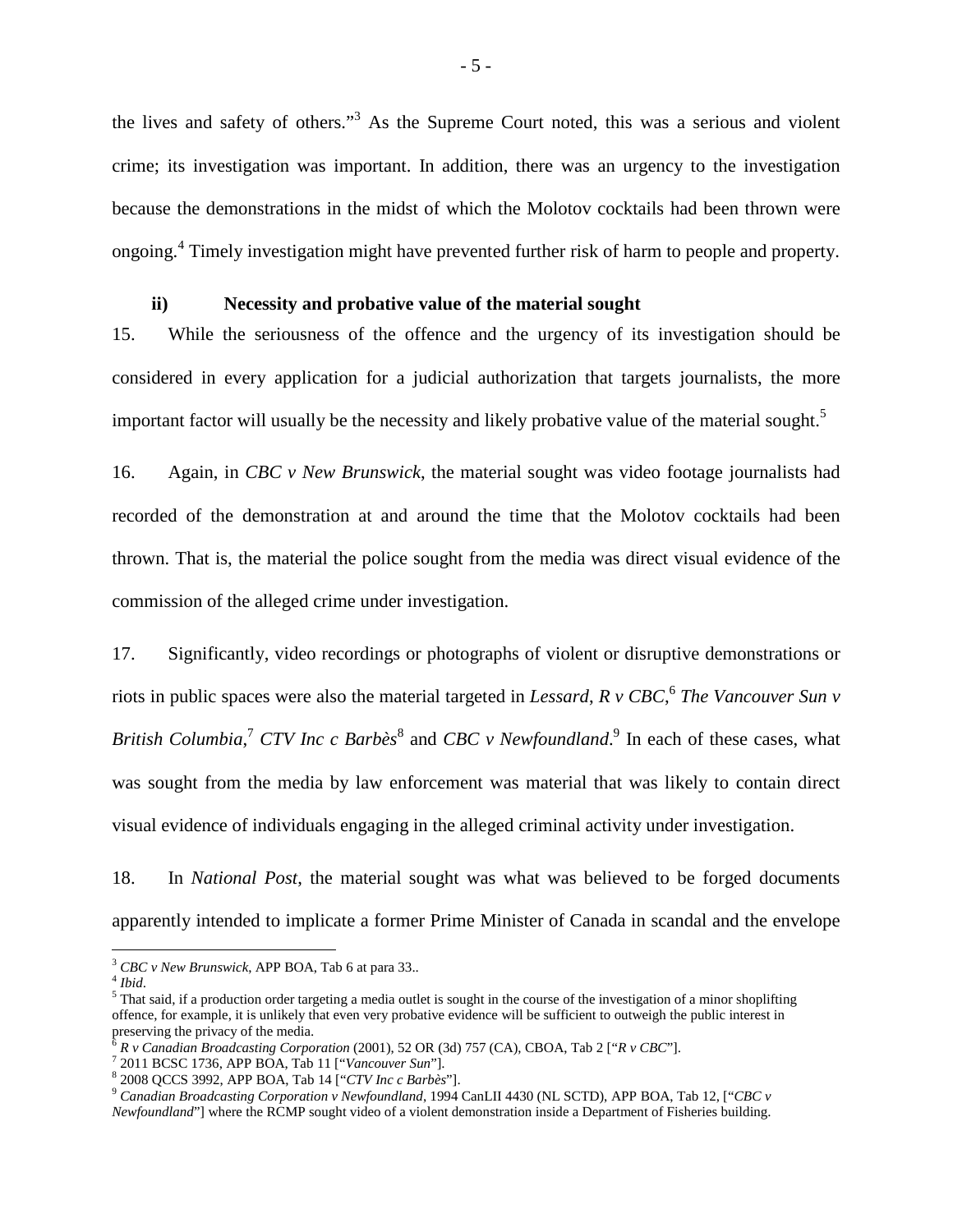in which the documents were delivered to a reporter. The police sought this material to conduct forensic analysis with a view to identifying the forger. As Binnie J. noted, this constituted the *corpus delicti*: physical evidence at the centre of the offence under investigation.<sup>[10](#page-9-0)</sup>

19. In contrast, in *R v Dunphy*, police sought a reporter's written and electronic notes and recordings relating to several interviews he had conducted with Paul Gravelle, the alleged head of a criminal organization in Hamilton, over a period of four years.<sup>[11](#page-9-1)</sup> The crime under investigation was the double murder of a prominent criminal defence lawyer and her husband; it was believed that Mr. Gravelle's criminal organization was behind the murders. Mr. Gravelle's brother was one of two people arrested and charged. Mr. Dunphy's newspaper had published several articles about the murders and the events believed to have led to them, some which quoted or relied on information provided to Mr. Dunphy by Mr. Gravelle. At least two articles contained threats allegedly made by Mr. Gravelle against an informant, whose role was thought to be central to the murders.

20. The material sought by police in *Dunphy* was not direct visual evidence of the commission of the crimes under investigation. Rather, they sought production of a reporter's private notes and recordings of interviews he had conducted, during which information relating to the crimes under investigation had been discussed. Among other considerations, the relatively limited probative value of this material – as compared to that which was sought in *Lessard* and other similar cases – must be viewed as having been important to Glithero J.'s decision not to grant the production order sought. He held that there was no evidence that Mr. Dunphy's notes

<span id="page-9-0"></span><sup>10</sup> *National Post*, CBOA, Tab 1, at para 72.

<span id="page-9-1"></span><sup>11</sup> *R. v. Dunphy*, 2006 CarswellOnt 1234, [2006] OJ No. 850 (ON SC), APP BOA, Tab 3 ["*Dunphy*"].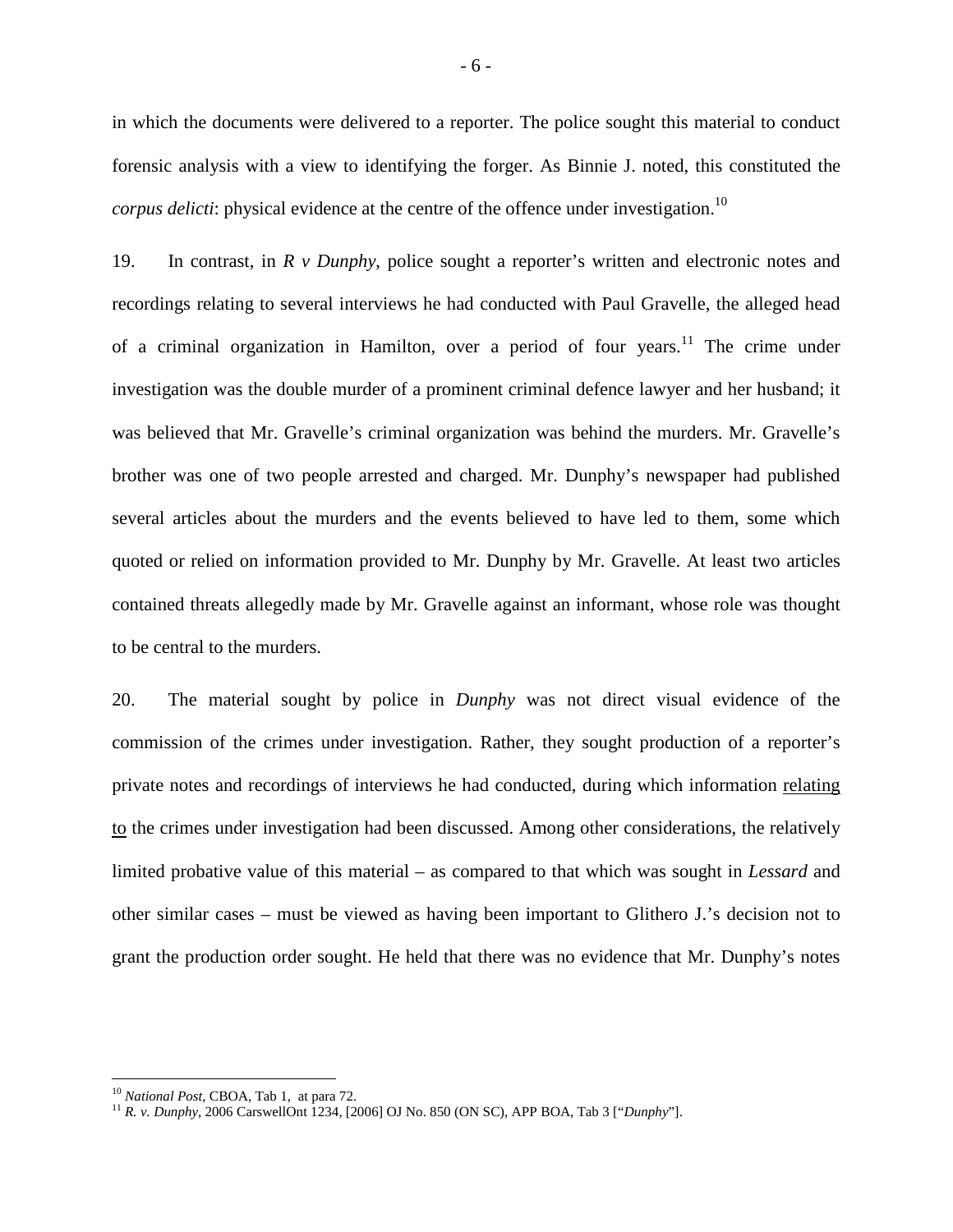contained any information not already the subject of the articles he published, which were all available to police; Glithero J. viewed the application as a "fishing expedition".[12](#page-10-0)

21. In *CBC v Manitoba*<sup>[13](#page-10-1)</sup> too, the material sought was not direct visual evidence of the alleged crimes being committed  $-$  in that case the accused had been charged with assaulting his sister and a police officer. Instead, the police sought footage of a press conference at which the accused had made comments about the alleged crime and of one-on-one interviews certain media organizations had conducted with the accused afterward.

22. There was a suggestion that the accused had made inculpatory statements in the presence of reporters. The media targets had broadcast and published stories about the press conference, including broadcasting parts of the footage recorded. Even so, neither the reviewing judge nor the Court of Appeal was convinced that, in the circumstances, the material sought would afford evidence that was sufficiently probative to warrant a production order against the media.

23. The BCCLA submits that *Lessard* and *CBC v New Brunswick*, and the more recent decisions in cases like *CBC v Manitoba* and *Dunphy*, stand for the principle that the necessity and probative value of the journalistic material sought through a production order or search warrant must be carefully assessed and then weighed by the authorizing judge. The material sought in *Lessard* and *CBC v New Brunswick* was necessary to the police investigation into the criminal activity captured on video by the media; it was likely to be highly and directly probative to the crimes under investigation in a way that no other information or evidence could be.<sup>[14](#page-10-2)</sup> In

<span id="page-10-1"></span><span id="page-10-0"></span><sup>12</sup> *Ibid* at para 48.

<sup>&</sup>lt;sup>13</sup> Canadian Broadcasting Corp v Manitoba (Attorney General), 2008 MBQB 229, BCCLA Book of Authorities ("BCCLA BOA"), Tab 1, aff'd 2009 MBCA 122, APP BOA, Tab 2 ["*CBC v Manitoba*"].

<span id="page-10-2"></span><sup>&</sup>lt;sup>14</sup> In *Lessard* both Cory J. and McLachlin J. stated that the public interest lies in ensuring that crimes do not go uninvestigated or unprosecuted, not in the police having access to every scrap of evidence that might exist: "…society has every right to expect that [a crime that has been committed] will be investigated and, if appropriate, prosecuted" (at para 20, per Cory J.); "What we are faced with, then, is the delicate task of finding the proper balance between the public interest in the right of the press to conduct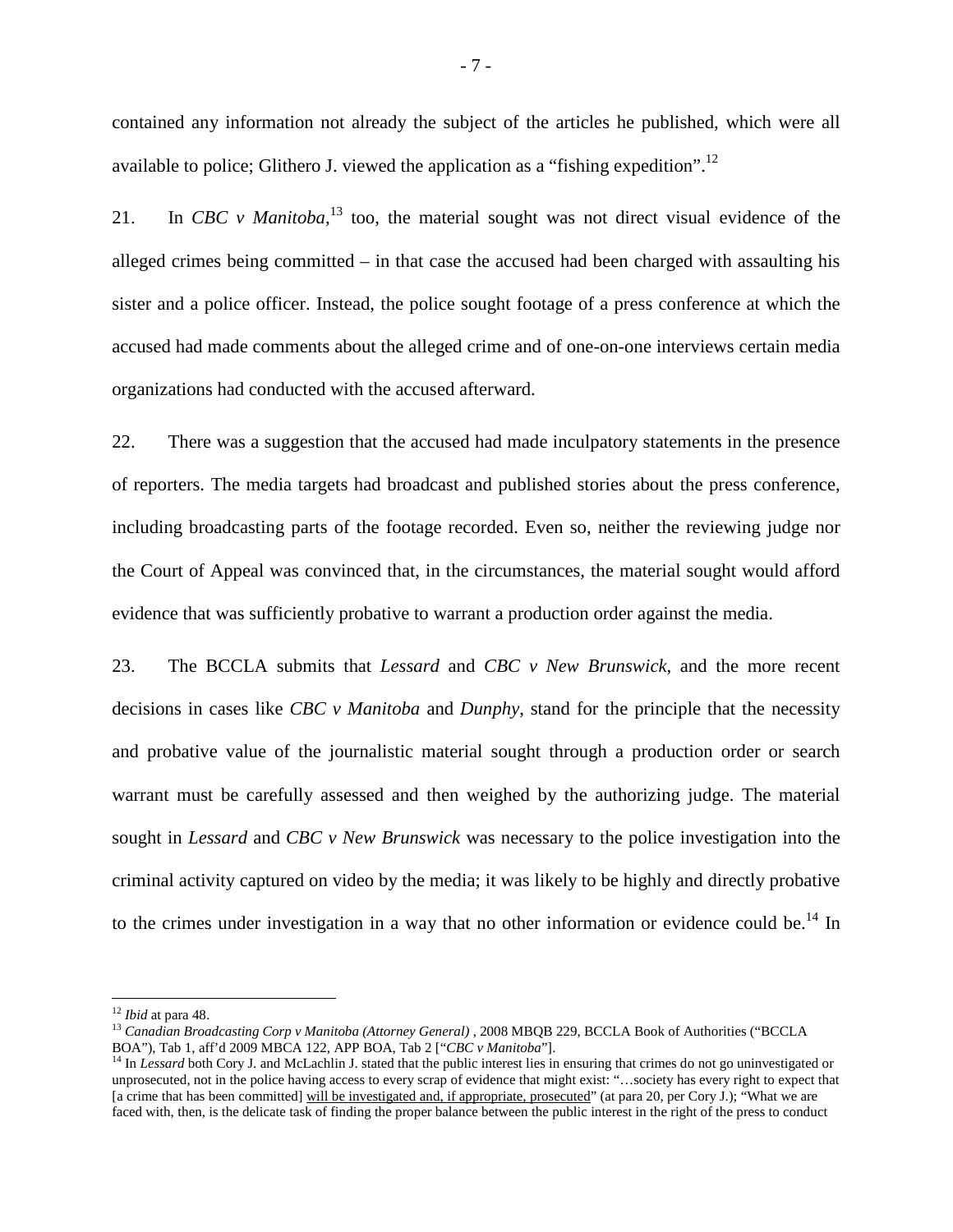*CBC v Manitoba* and *Dunphy*, on the other hand, the material sought was tangential to the crimes under investigation and there was no evidence that it was necessary to their investigation, especially given the availability of other sources of similar information, as discussed below.

#### <span id="page-11-0"></span>**iii) Alternative sources of the information sought**

24. The Supreme Court of Canada held in *Lessard* and *CBC v New Brunswick* that it was not a mandatory or constitutional requirement that alternative sources of the information sought be exhausted before a search warrant could be issued against a media organization. But the majority of the Court nonetheless held that the person seeking judicial authorization should "ordinarily disclose" the existence or non-existence of alternative sources and that "reasonable efforts" to obtain the information from any other sources had been "exhausted".[15](#page-11-1)

25. This is hardly a free pass to law enforcement agencies that do not make reasonable efforts to exhaust alternative sources of information before seeking to interfere with the integrity of the media's news gathering and editorial activities. In *Lessard*, Cory J. stated, "I would expect that in the future, this information would in most cases be placed before the justice of the peace."<sup>[16](#page-11-2)</sup>

26. The courts in both *Dunphy* and *CBC v Manitoba* did not treat the holding in *Lessard* on this point as a free pass. In both cases, it was held that the police could and should have made more effort to obtain the information they sought from non-media sources. This failure, in combination with other factors, resulted in the denial or quashing of the authorization sought.

<span id="page-11-2"></span><span id="page-11-1"></span><sup>15</sup> See the fifth *Lessard* factor: *CBC v New Brunswick*, APP BOA, Tab 6, at para 44; *Lessard*, APP BOA, Tab 8, at para 15.

its activities free from state interference, and the public interest in seeing that those guilty of offences are charged and convicted." (at para 73, per McLachlin J.), APP BOA, Tab 8.

<sup>16</sup> *Lessard*, APP BOA, Tab 8, at para 17.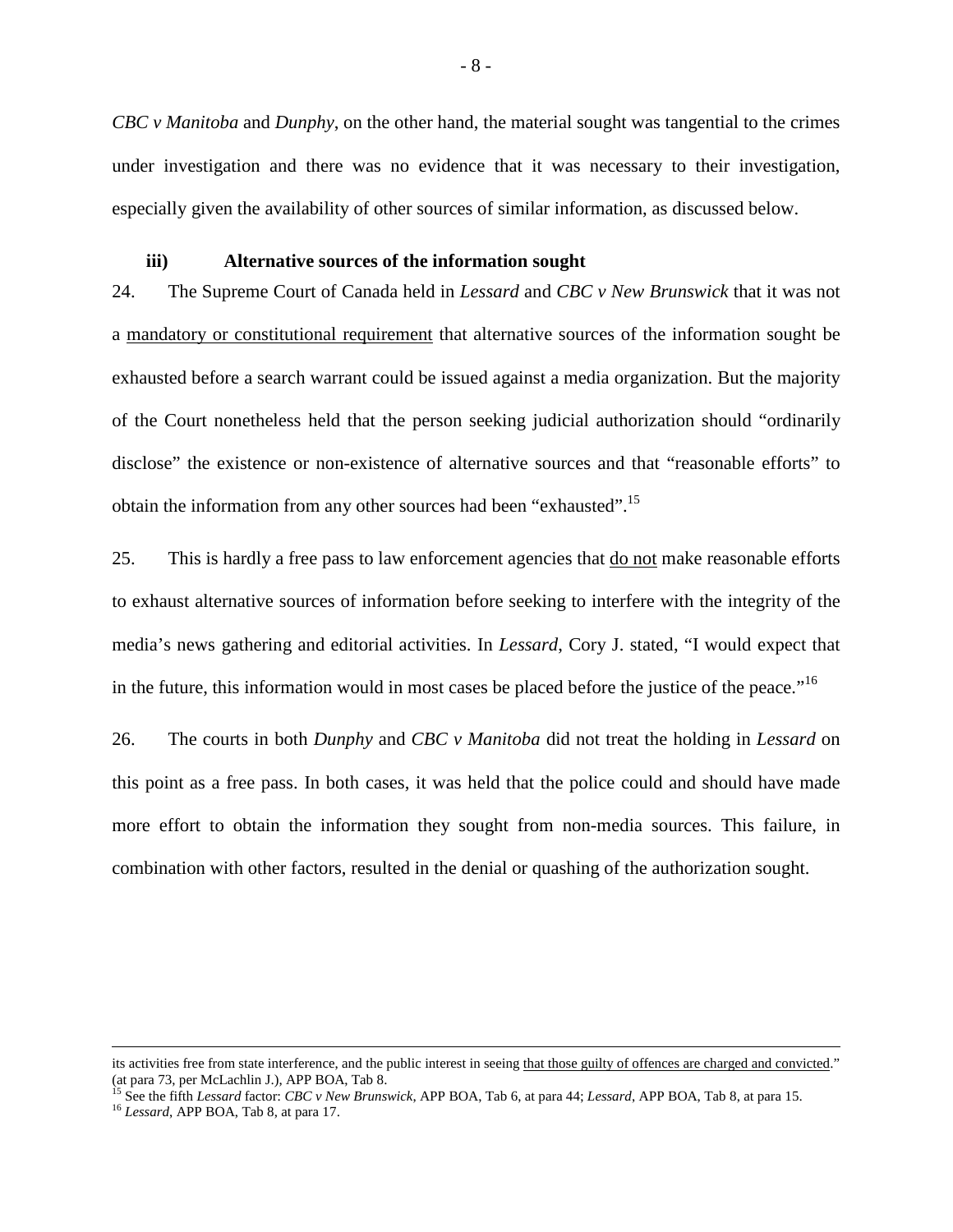27. In cases in which the order sought was granted, in addition to the fact that what was sought was direct visual evidence of the alleged crimes in progress, there was also an indication that alternative sources did not exist or would not result in material of similar probative value.<sup>[17](#page-12-0)</sup>

28. Furthermore, how both journalism and police work are carried out is very different today from when the events in issue in *Lessard* and *CBC v New Brunswick* took place in 1987 and 1998, or even from when those underlying *National Post* occurred in 2001.<sup>[18](#page-12-1)</sup> Law enforcement officers possess many relatively inexpensive and very powerful investigative and research tools that were hardly imagined 15 or 25 years ago. The BCCLA submits that, as a result, there should now be a greater onus on police to show that they have exhausted alternative sources of information before they seek judicial authorization compelling journalists to turn over the results of their own investigative efforts.

29. Civil liberties groups like the BCCLA already have deep and well-founded concerns about how and when the various arms of the state are using the far-reaching and intrusive investigative and other techniques available to it to monitor and collect data about Canadians. In addition to the state's own capabilities, the proliferation of closed circuit television cameras in private businesses and of individuals' ownership of smart phones with increasingly powerful camera and recording capabilities means that the state has potential access to many times more alternative sources of information than was the case less than a generation ago.

30. Recent revelations that police forces have engaged in seemingly routine and prolonged surveillance of Canadian journalists have only heightened civil liberties groups' concerns about the state's intrusion into the private spheres of citizens. At the same time, it has been widely

<span id="page-12-0"></span><sup>17</sup> See *CBC v New Brunswick*, *R v CBC* and *Vancouver Sun*. While in *Lessard* there was no evidence as to alternative sources, Cory J. seems to have concluded that no other source of similar probative value, if any, existed.

<span id="page-12-1"></span><sup>&</sup>lt;sup>18</sup> See *National Post*, CBOA, Tab 1, at para 12. In addition, of course, the sealed "plain brown envelope" is an ancient form of journalistic sourcing.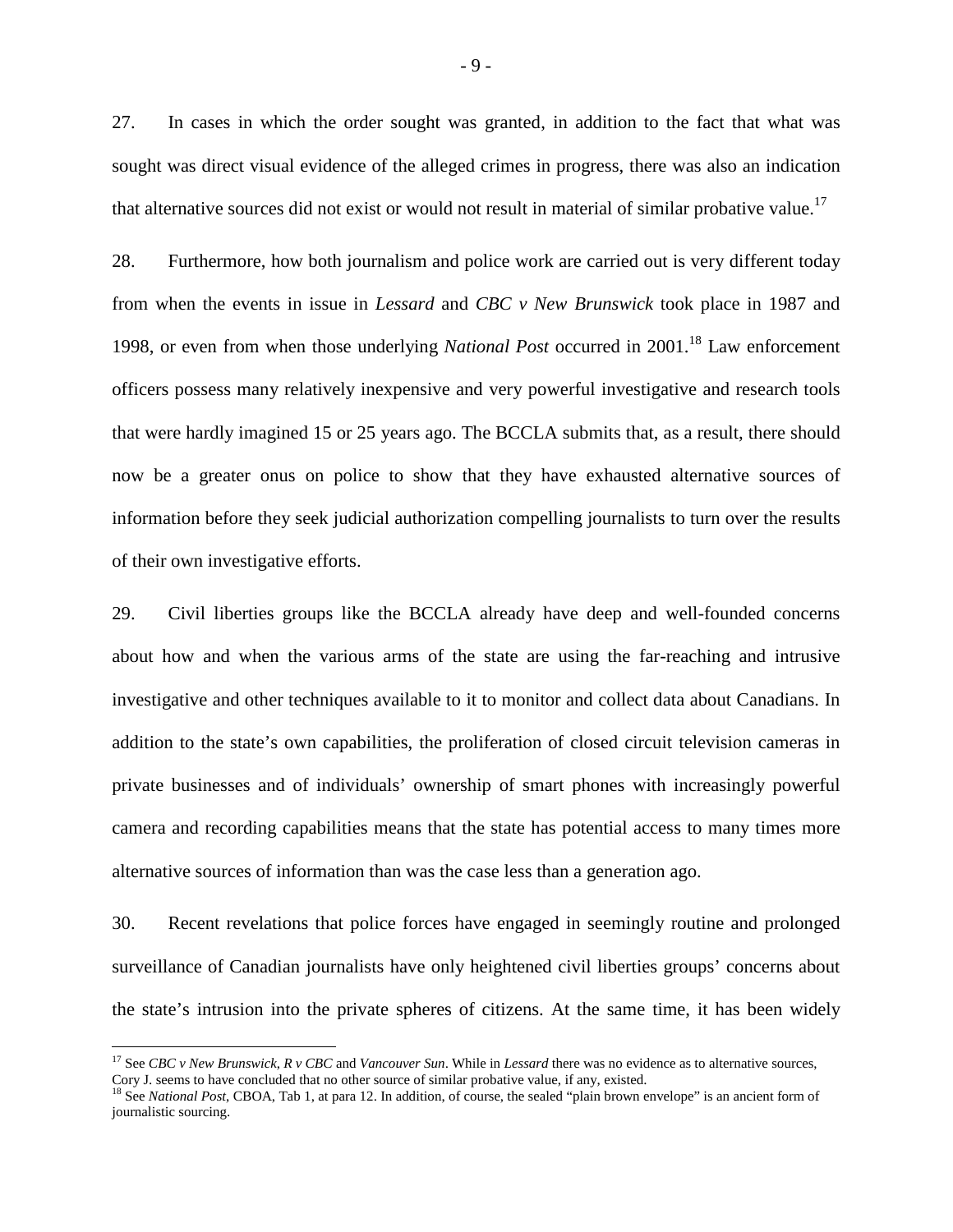reported that crime rates in Canada are at their lowest in decades. If anything, given this reality, the BCCLA submits that courts today should be more reticent to issue search warrants and production orders targeting media organizations than ever before.

#### **B. Assessing the public interest in the media's right to gather and disseminate the news**

#### <span id="page-13-1"></span><span id="page-13-0"></span>**i) Ambit of the production order sought**

31. Applications for production orders targeting media organizations should be narrowly tailored. They should seek only that material which is necessary to the investigation and which will cause minimal harm to the targeted media organization's privacy interest.

32. Thus, the order sought in *Lessard* sought video footage only of the events under investigation: "Videotape on which persons were filmed causing damage to the interior of the Post Office...".<sup>[19](#page-13-2)</sup> In *National Post*, the items sought were restricted to the allegedly forged documents and the plain brown envelope containing them.<sup>[20](#page-13-3)</sup> By contrast, in a 2007 case, a decision quashing a search warrant targeting the CBC was upheld in part because the application failed to address "why the police needed the whole of the four hours of tape", when the stated purpose was to obtain footage of specific remarks believed to have been recorded.<sup>[21](#page-13-4)</sup>

33. The public interest in freedom of expression and freedom of the press demands that applications that seek material beyond that which is necessary should militate in favour of rejecting or quashing the order when the balancing exercise is carried out. While the doctrine of severability applies to these sorts of authorizations, in the weighing up of competing public interests, if the police seek a sweeping type of order, this should compel the authorizing judge to

<span id="page-13-3"></span><span id="page-13-2"></span><sup>19</sup> *Lessard*, APP BOA, Tab 8, at para 3.

<sup>20</sup> *National Post*, CBOA, Tab 1, at paras 2, 13, 21.

<span id="page-13-4"></span><sup>21</sup> *R v Canadian Broadcasting Corporation*, 2007 NLCA 62, BCCLA BOA, Tab 2, at para 41. See also the comments at para 53 in *Dunphy*, APP BOA, Tab 3.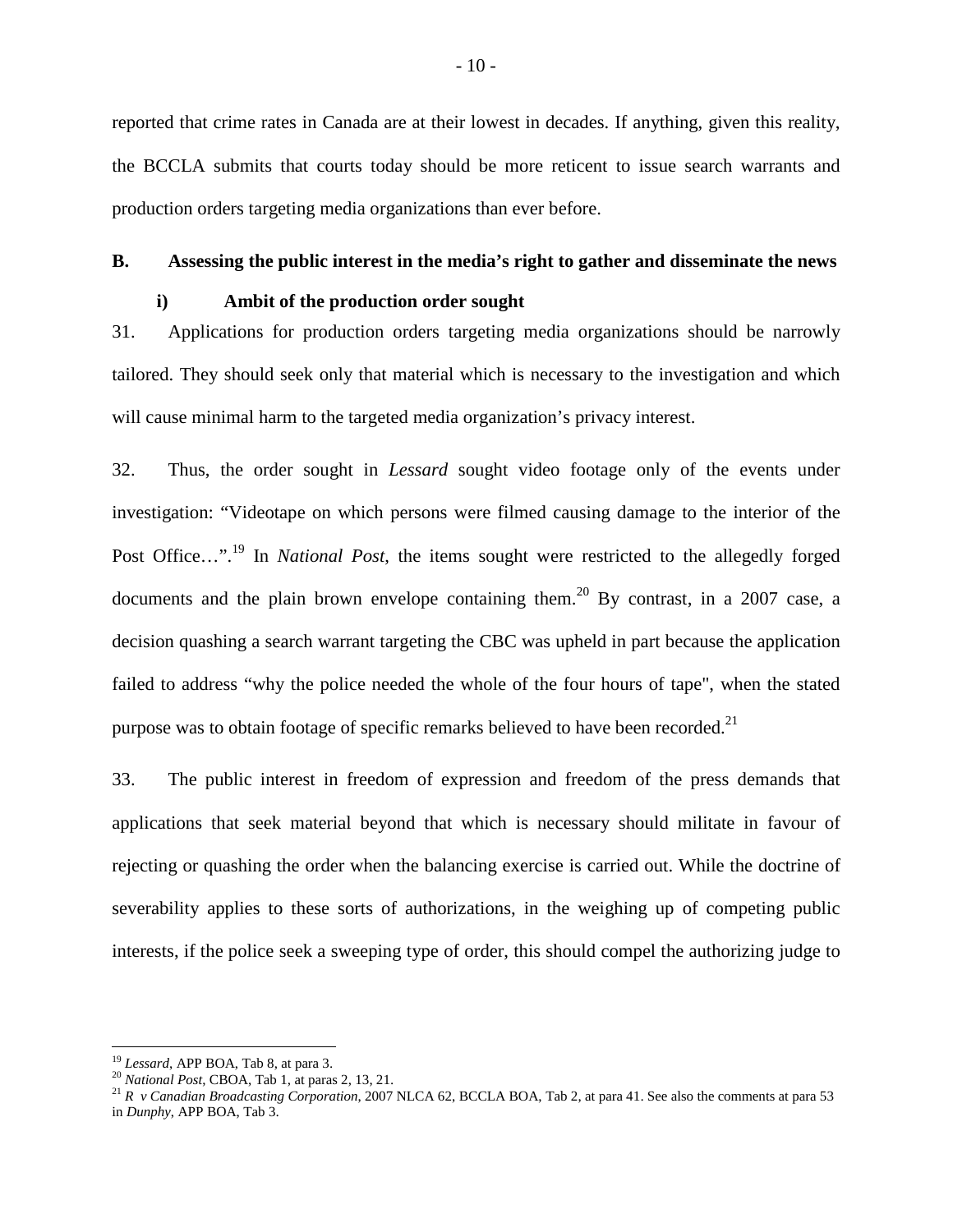take a more critical view of the request and accord more weight to the media's right to be free from state interference and intrusion in the conduct of its work.

#### <span id="page-14-0"></span>**ii) The nature of the material sought**

34. An important distinction is to be drawn between material that constitutes the product of a journalist's research and investigation, to which a high expectation of privacy attaches, and material that is more akin to an eyewitness account of events that occurred in a public space. In *Lessard*, La Forest J. highlighted the distinction between "films and photographs of an event and items such as a reporter's personal notes, recordings of interviews and source 'contact lists'".[22](#page-14-1) In his view, "barring exigent circumstances," courts should be more reticent to permit the seizure of materials in the latter category because too easy access to material such as a reporter's personal notes would hamper the press's ability to carry out its function.[23](#page-14-2)

35. As noted above, courts have granted applications seeking the media's raw footage of demonstrations or riots that occurred in public spaces. In addition to the likelihood of the heightened probative value of such material, there is a lowered privacy interest in it when compared to information obtained by a journalist mining human and documentary sources.

36. In *CBC v Manitoba*, the Court of Appeal approved of the reviewing judge's inference that any video-recorded interviews the media targets conducted with the accused were "private".<sup>[24](#page-14-3)</sup> The reviewing judge in that case remarked that, depending on the circumstances, where a television journalist records an interview, the "use of a microphone and the videocassette or audiocassette on which the interview is recorded, may be analogous to a print

<span id="page-14-2"></span><span id="page-14-1"></span><sup>22</sup> *Lessard*, APP BOA, Tab 8, at para 27.

<sup>23</sup> *Ibid*, at para 29.

<span id="page-14-3"></span><sup>24</sup> *CBC v Manitoba* (MBCA), APP BOA, Tab 2, at para 56.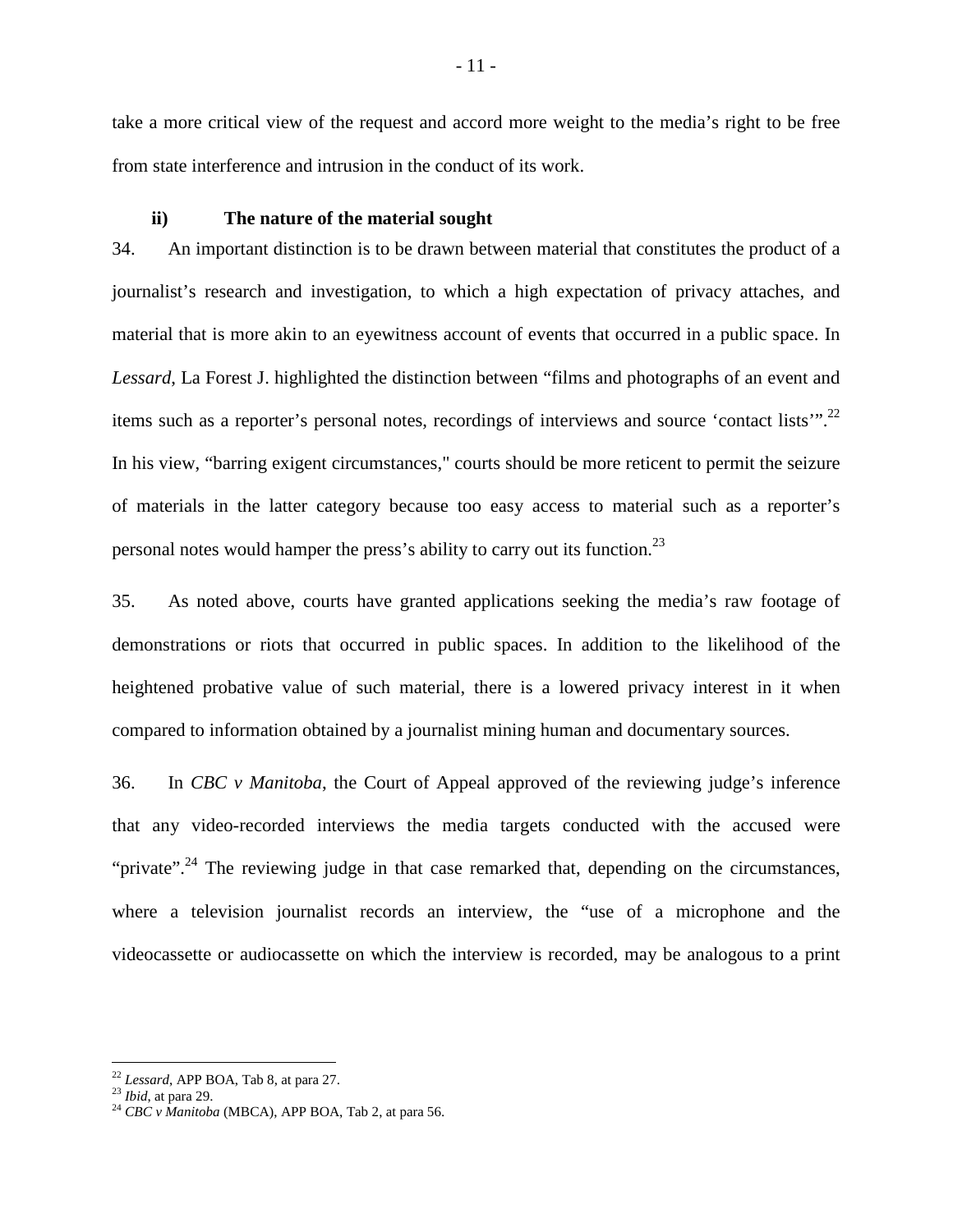journalist's use of a pen and notebook," noting that "great care" should be taken before issuing an order providing access to the contents "of such professional and private material."<sup>[25](#page-15-1)</sup>

37. An explicit promise of confidentiality given to a source will be an important, additional element militating against production, as was explained in *National Post*, but it is the journalist's right to privacy in her work product, and the protection of that privacy from state intrusion, that is at the heart of the public interest in a free press. Police should not have easy access to the private work product of journalists even if it has been gathered or recorded for the purpose of publication. The privacy interest journalists have in their notes, recordings and other materials is fundamental to their vital role as news gatherers and disseminators. Society benefits from a press that is able to report intelligently and resourcefully about issues of public importance. Society is deprived of that benefit the more closely intertwined the media is with law enforcement. A press whose private work product is too easily co-opted and appropriated by the state harms the public interest and the public whom it represents.

#### <span id="page-15-0"></span>**iii) The chilling effect on journalists, their sources and free expression**

38. Authorizing courts should recognize that every production order (or search warrant) should be considered, presumptively, to have a chilling effect on news gathering and news dissemination. In a particular case, depending on the facts in issue, that effect may be higher or lower and it may be more or less grounded in particular evidence. However, it must be taken as a given that court-ordered seizure by the state of journalists' work product will almost always be detrimental to the media's ability to carry out its vital role in a functioning democratic society.

<span id="page-15-1"></span><sup>25</sup> *CBC v Manitoba* (MBQB), BCCLA BOA, Tab 1, at para 102. In *CTV v Her Majesty the Queen*, 2015 ONSC 4842, the reviewing judge refused to quash a production order seeking video footage of an interview with an accused, part of which had been put on-air, finding that it had been intended for public broadcast. However, the reasons in that case contain relatively little analysis or detail in their discussion of the weighing up that must be done under the third *Lessard* factor.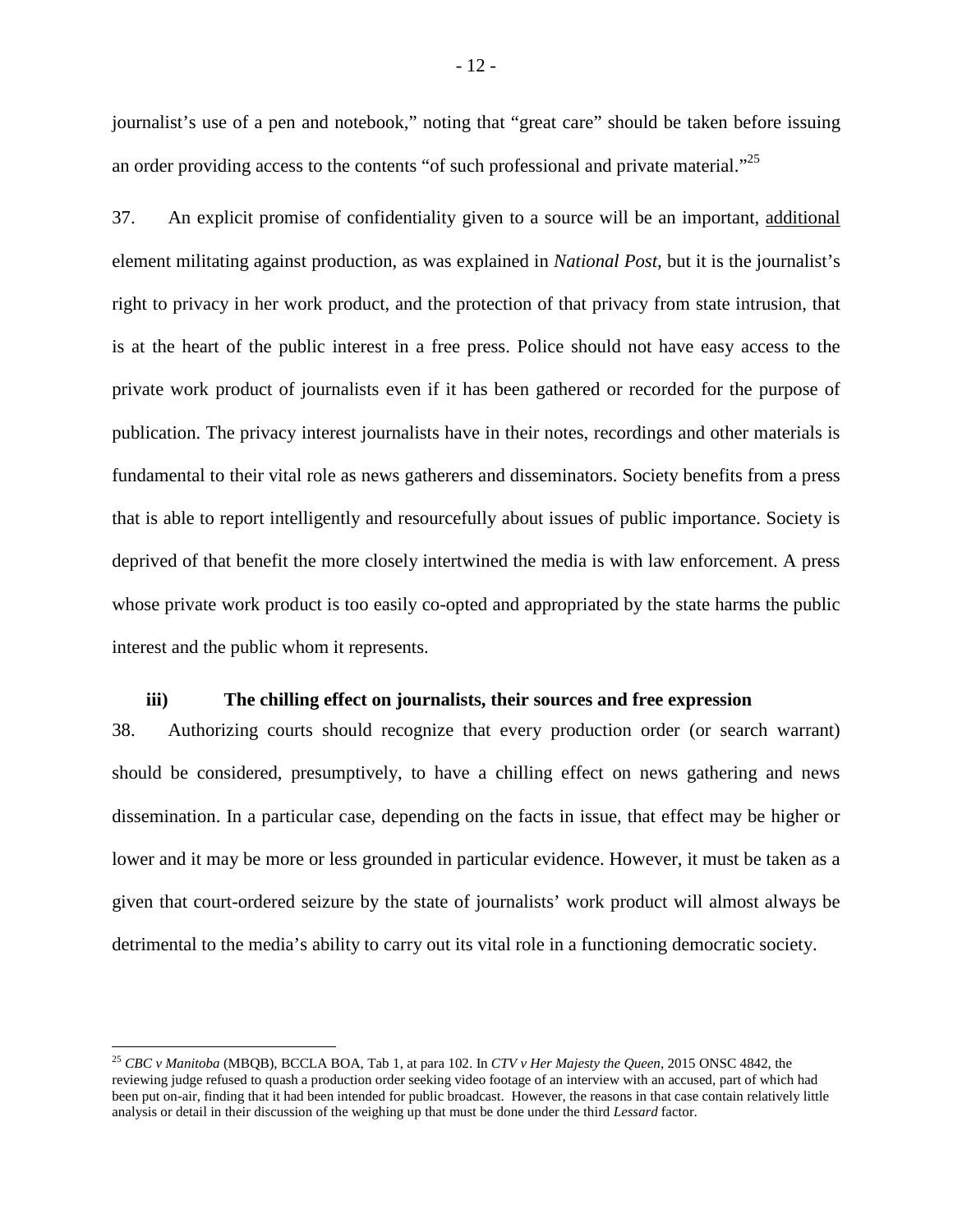39. Echoing the comments of Justices La Forest<sup>[26](#page-16-0)</sup> and McLachlin<sup>[27](#page-16-1)</sup> (which have found favour in more recent appellate jurisprudence<sup>[28](#page-16-2)</sup>), the Manitoba Court of Appeal articulated the possible chilling effect of production orders if the media's "special role" is not properly recognized:

…Production orders against the media casually given can have a chilling effect on the appearance of independence and on future actions of members of the public and the press. There may be a resulting loss of credibility and appearance of impartiality. "Allowing the state to look to the press as a ready source of evidence can only interfere with the legitimate efforts of the press to gather and, ultimately, disseminate news" (Hutchison, Morton & Bury, at p. 10-22). The media should be the last rather than the first place that authorities look for evidence. There should be a clear, compelling, "demonstrated necessity to obtain the information" to avoid the impression that the media has become an investigative arm of the police.<sup>[29](#page-16-3)</sup>

40. If production orders are too frequently sought and too frequently or easily granted, journalists, who are trained to have as much of what they publish "on the record" as possible, may be encouraged to make broader promises of confidentiality more often as a means of better protecting their sources and their work product. This would undermine the openness and transparency that is fundamental to a properly functioning news media and society.

41. Other consequences must also be considered. The public interests in the investigation of crime and in freedom of expression are not always competing or antagonistic. Law enforcement officials benefit from a press that is able to communicate freely with the public and potential sources, and to publish the fruits of those communications or investigations. When journalists' ability to conduct their own investigations or to report on them in as open and transparent a manner as possible is hindered, this may result in the police having fewer leads to act on.

<span id="page-16-0"></span><sup>26</sup> *Lessard*, APP BOA, Tab 8, at para 25.

<span id="page-16-1"></span><sup>27</sup> *Ibid*, at para 67.

<span id="page-16-2"></span><sup>&</sup>lt;sup>28</sup> For example, the passage from McLachlin J's dissenting reasons cited above was quoted in full by the Supreme Court in *National Post* at para 78 and by this Court, per Justice Moldaver, in *R v CBC* at para 46.

<span id="page-16-3"></span><sup>&</sup>lt;sup>29</sup> *CBC v Manitoba* (MBCA), APP BOA, Tab 2, at para 74. See also paras 102ff of the reasons below, BCCLA BOA, Tab 1.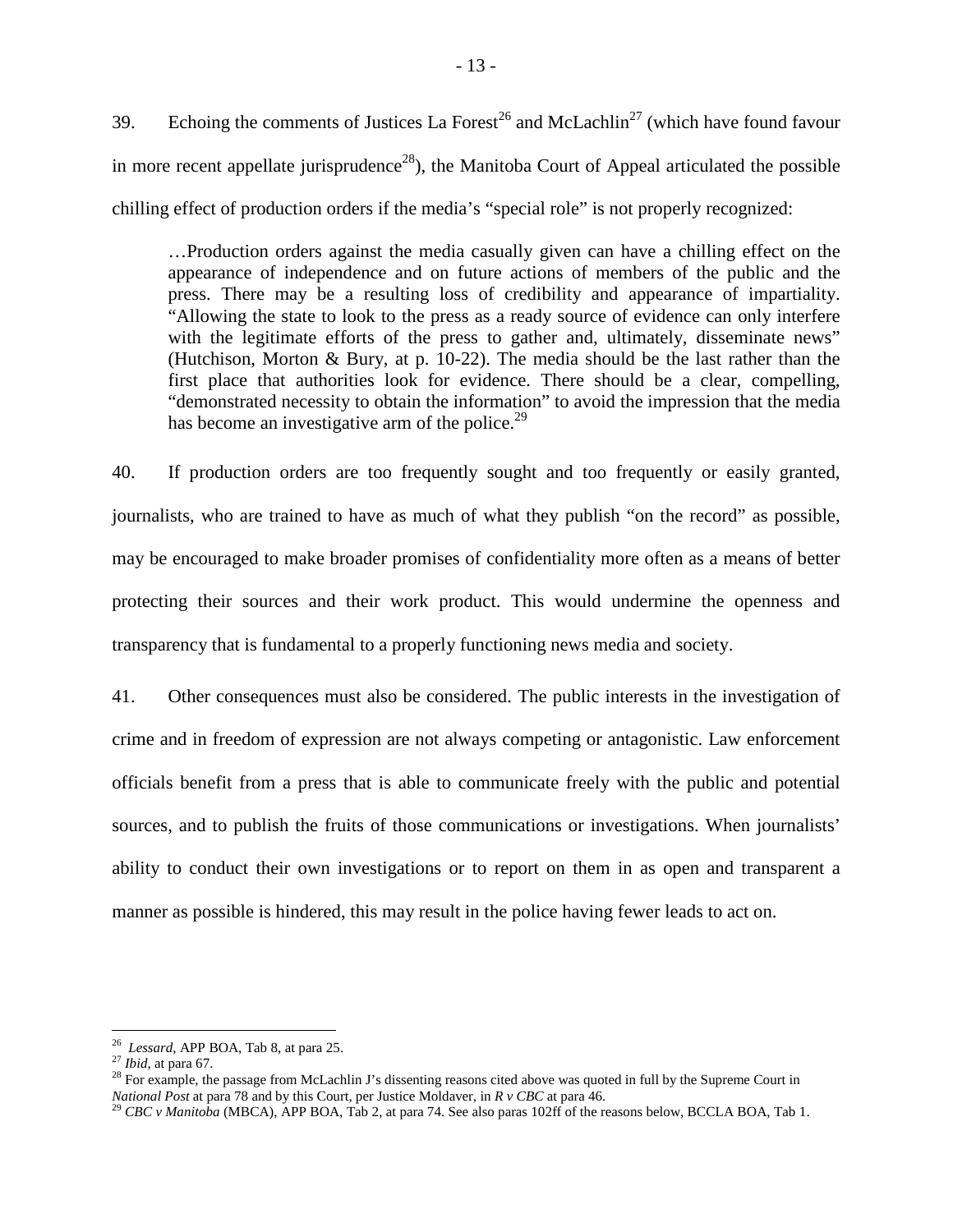## <span id="page-17-0"></span>**C. Application to this case**

42. In this case, there is no urgency to the investigation or prosecution of the accused. The accused has been charged *in absentia* and has apparently been somewhere in the Middle East since prior to the commencement of the RCMP's investigation; his location remains unknown. It is unclear that the accused will ever be tried in Canada.

43. Further, the material sought was neither necessary nor probative to the investigation and possible prosecution. It could only possibly marginally add to an apparent mountain of evidence of the accused's claims that he left Canada to join ISIS somewhere in the Middle East and was promoting ISIS over social media networks. The application judge noted that the RCMP believed that the accused "had made statements to Mr. Makuch with respect to his involvement with ISIS."[30](#page-17-1) But the application judge did not acknowledge that the RCMP appears to have accumulated ample evidence of the accused's "statements…with respect to his involvement with ISIS."[31](#page-17-2) The RCMP did not articulate why the statements believed to have been made to Mr. Makuch might be any different or more probative than the dozens of statements its officers have collected. The application judge appears not to have turned his mind to that key factor either. In addition, as in *Dunphy*, there is no evidence to contradict the Appellants' contention that no relevant information contained in the screenshots did not make it into the articles they published.

44. The production order sought was not narrowly tailored and it seeks material that is the product of journalistic research and investigation, not material that is akin to photographs or video recordings of violent or disruptive events that occurred in a public space. In holding that what was sought – the screen captures of an interview conducted using new technology, Kik

<span id="page-17-2"></span><span id="page-17-1"></span><sup>&</sup>lt;sup>30</sup> Reasons of MacDonnell J. dated March 29, 2016, Appeal Book and Compendium, Tab 2, at para 21, citing para 15 of the ITO. <sup>31</sup> One need look no further than the ITO sworn in this case, where many such statements have been logged and itemized in great detail. See, in particular, paragraphs 35-39 of the ITO, Appeal Book and Compendium, Tabs 6 & 7.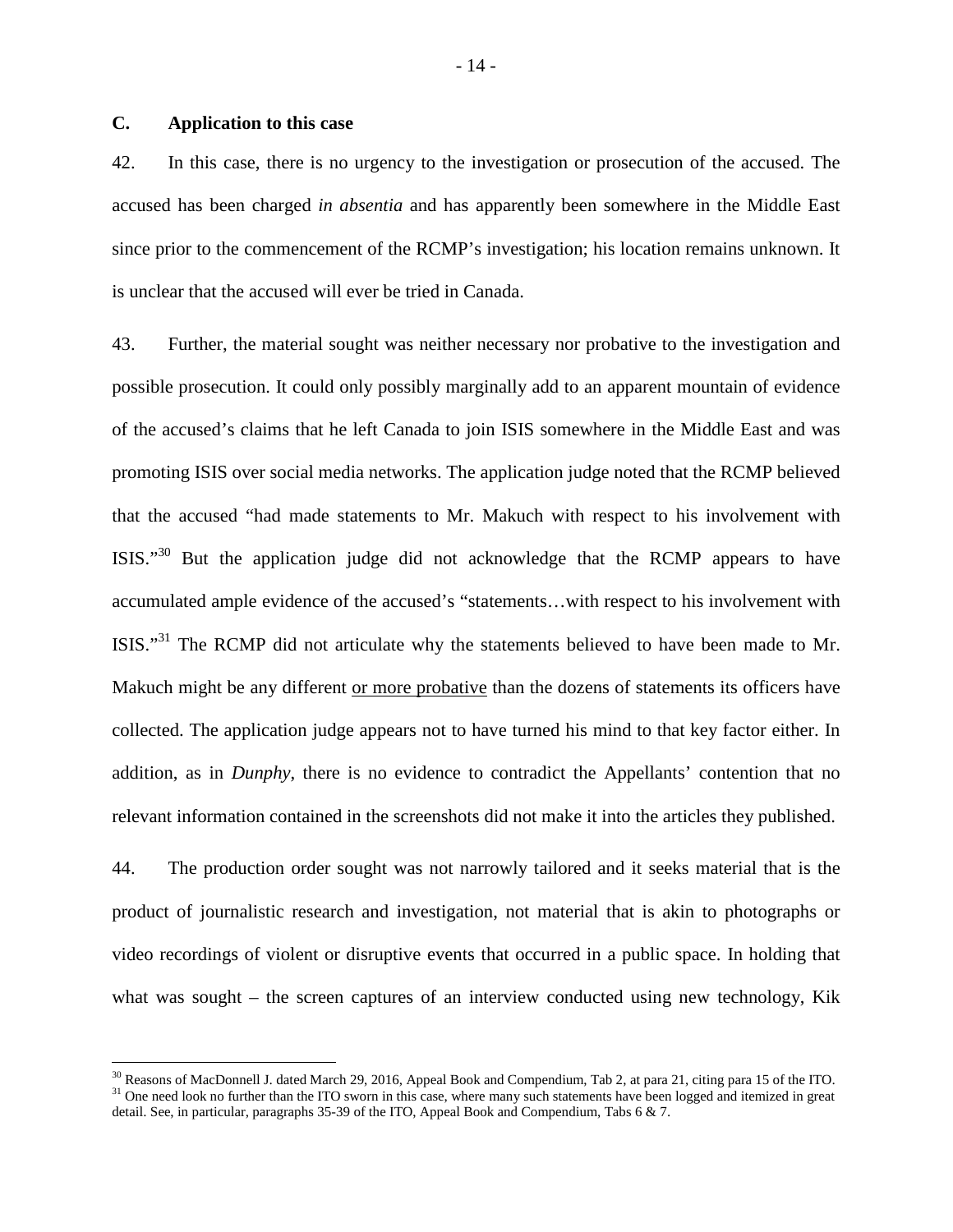Messenger  $-$  is similar to a recording of the conversation, the application judge failed to recognize that there is a significant privacy interest in a journalist's notes and recordings of interviews. Journalists'  $-$  and the public's  $-$  interest in the protection of their work product should be respected even in circumstances where the identity of the source is known and the reporter's research and investigation have resulted in publication.

45. The public's interest in law enforcement in this case does not appear to be sufficient to outweigh the significant public interest in preserving the integrity of the newsgathering activities of the Appellants and in a vital free press more generally.

46. Upholding the granting of the production order in these circumstances could have a serious chilling effect on the willingness of potential sources to speak to the press about issues of public importance and could cause journalists to alter their practices in a way that results in less openness and transparency, to the detriment of the public's right to freedom of expression and the free flow of ideas and information.

ALL OF WHICH IS RESPECTFULLY SUBMITTED this 28<sup>th</sup> day of November 2016.

**BERSENAS JACOBSEN CHOUEST THOMSON BLACKBURN LLP** 

Tae Mee Park LSUC #: 50851N  $tpark@$ lexcanada.com Andrew W. MacDonald LSUC#: 55589C amacdonald@lexcanada.com

Lawyers the BCCLA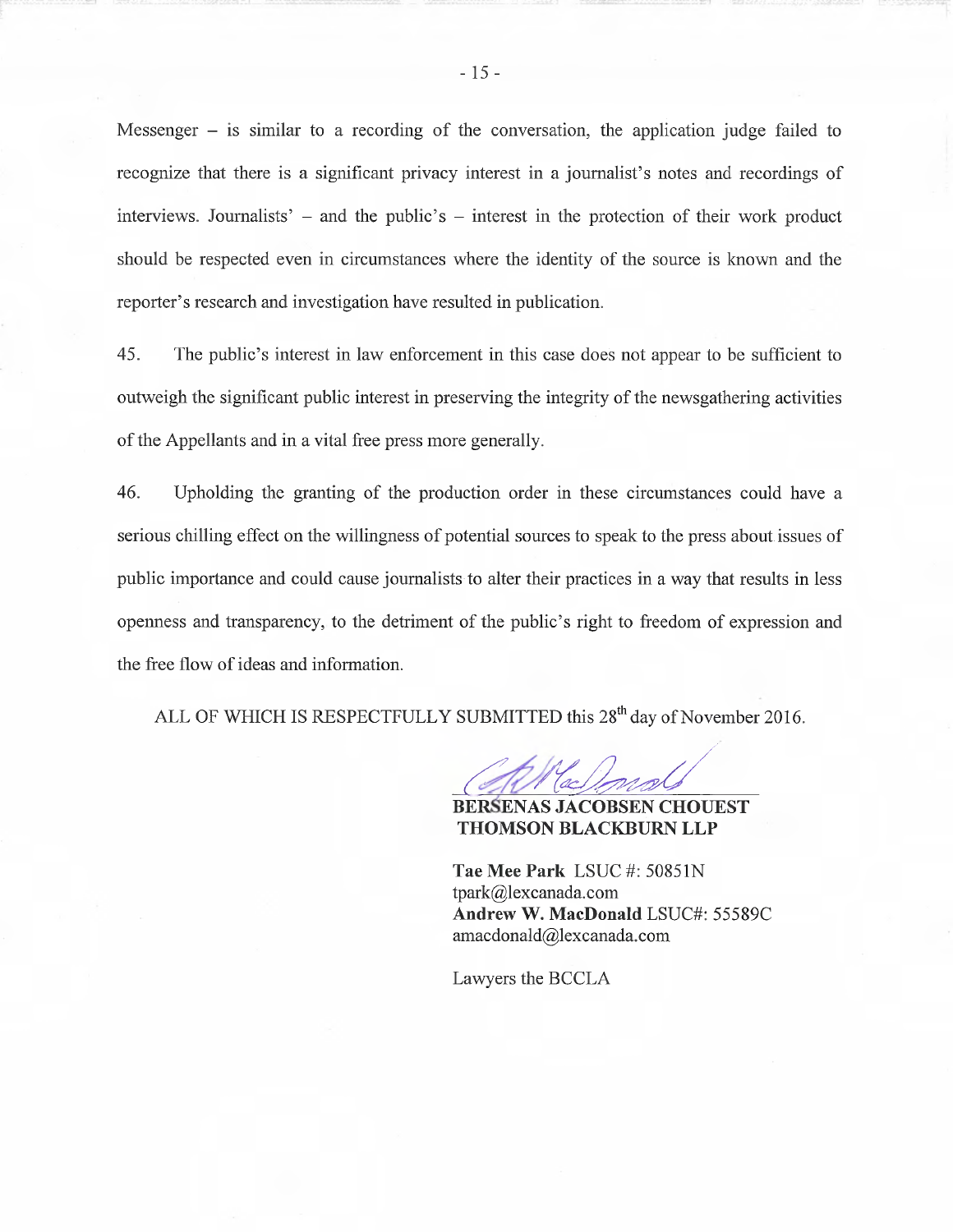## **SCHEDULE "A" LIST OF AUTHORITIES**

| <b>TAB</b> | <b>CASE</b>                                                                     |
|------------|---------------------------------------------------------------------------------|
| 1.         | Canadian Broadcasting Corp v New Brunswick (Attorney General), [1991] 3 SCR 459 |
| 2.         | Canadian Broadcasting Corp v Lessard, [1991] 3 SCR 421                          |
| 3.         | R v National Post, [2010] 1 SCR 477                                             |
| 4.         | $R$ v Canadian Broadcasting Corporation (2001), 52 OR (3d) 757 (CA)             |
| 5.         | The Vancouver Sun v British Columbia, 2011 BCSC 1736                            |
| 6.         | CTV Inc v Barbès, 2008 QCCS 3992                                                |
| 7.         | Canadian Broadcasting Corporation v Newfoundland, 1994 CanLII 4430 (NL SCTD)    |
| 8.         | <i>R v Dunphy</i> , 2006 CarswellOnt 1234, [2006] OJ No 850                     |
| 9.         | Canadian Broadcasting Corp v Attorney General for Manitoba, 2008 MBQB 229       |
| 10.        | Canadian Broadcasting Corp v Manitoba (Attorney General), 2009 MBCA 122         |
| 11.        | R v Canadian Broadcasting Corporation, 2007 NLCA 62                             |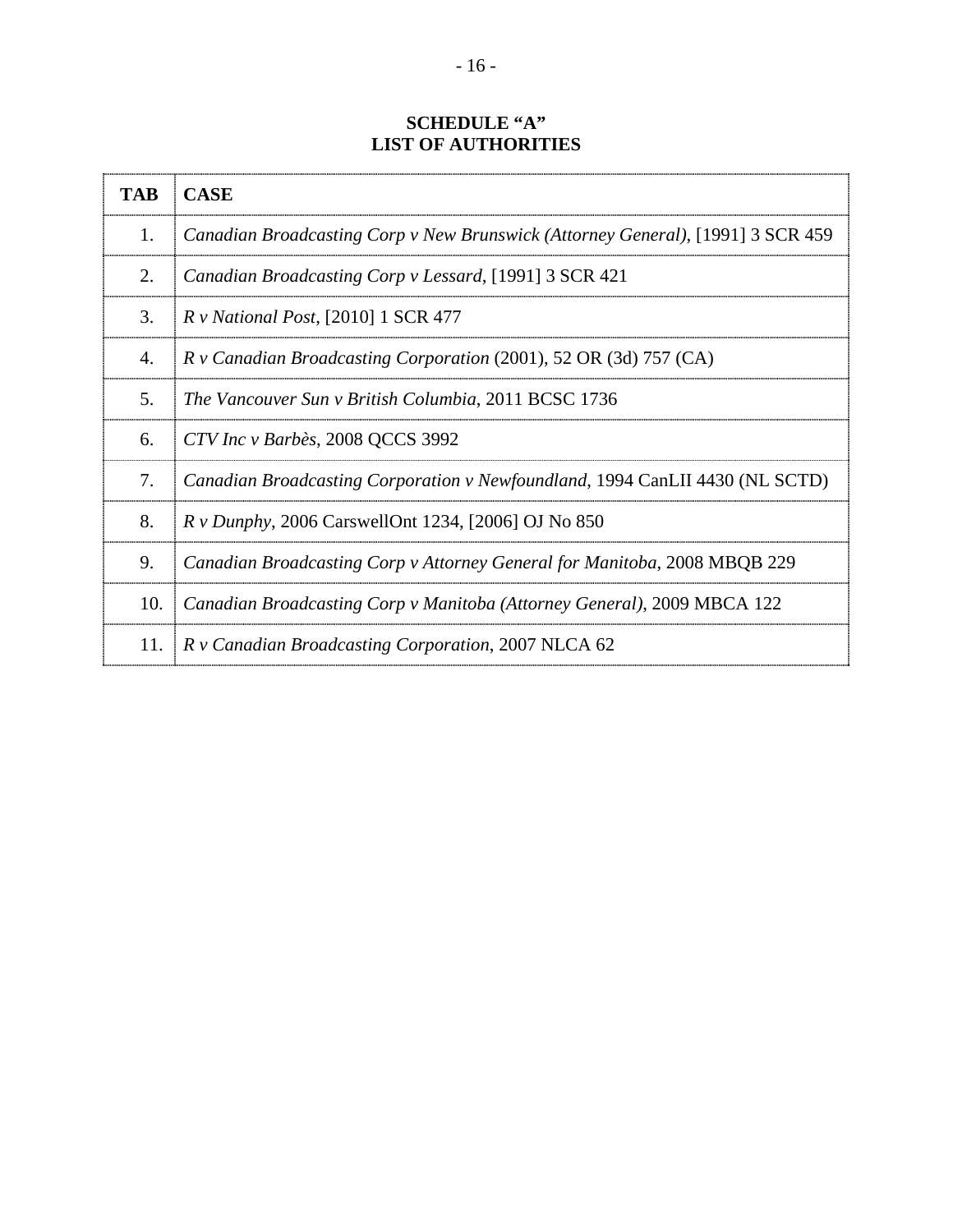## **SCHEDULE "B" RELEVANT STATUTES**

## **Current Provisions of the** *Criminal Code***, RSC 1985, c. C-46**

#### **General production order**

**487.014 (1)** Subject to sections 487.015 to 487.018, on *ex parte* application made by a peace officer or public officer, a justice or judge may order a person to produce a document that is a copy of a document that is in their possession or control when they receive the order, or to prepare and produce a document containing data that is in their possession or control at that time.

#### **Conditions for making order**

**(2)** Before making the order, the justice or judge must be satisfied by information on oath in Form 5.004 that there are reasonable grounds to believe that

**(a)** an offence has been or will be committed under this or any other Act of Parliament; and

**(b)** the document or data is in the person's possession or control and will afford evidence respecting the commission of the offence.

## **Former Provisions of the** *Criminal Code***, RSC 1985, c. C-46**

#### **Production order**

**487.012** (1) A justice or judge may order a person, other than a person under investigation for an offence referred to in paragraph (3)(*a*),

**(***a***)** to produce documents, or copies of them certified by affidavit to be true copies, or to produce data; or

**(***b***)** to prepare a document based on documents or data already in existence and produce it.

#### **Production to peace officer**

**(2)** The order shall require the documents or data to be produced within the time, at the place and in the form specified and given

**(***a***)** to a peace officer named in the order; or

**(***b***)** to a public officer named in the order, who has been appointed or designated to administer or enforce a federal or provincial law and whose duties include the enforcement of this or any other Act of Parliament.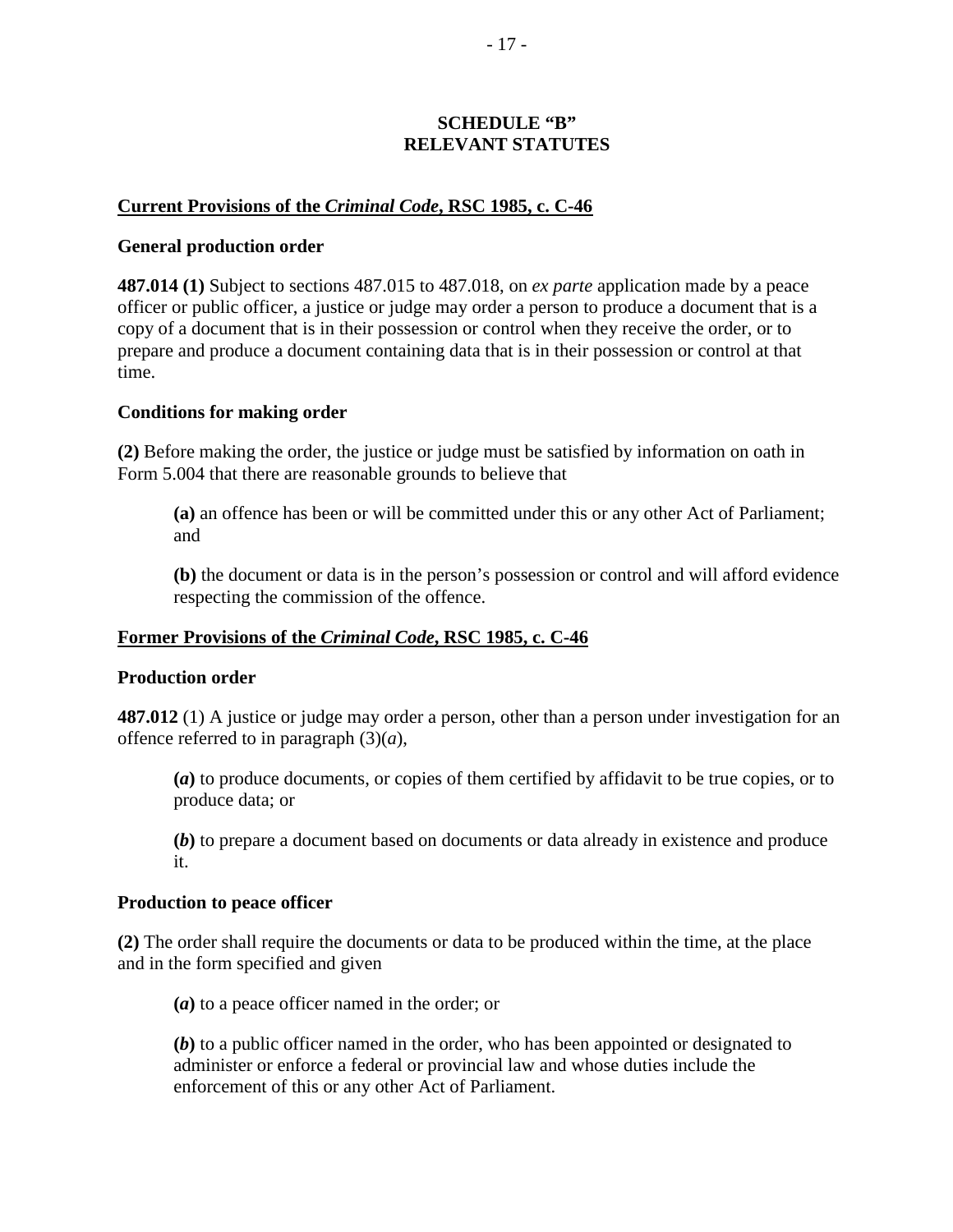## **Conditions for issuance of order**

**(3)** Before making an order, the justice or judge must be satisfied, on the basis of an *ex parte* application containing information on oath in writing, that there are reasonable grounds to believe that

**(***a***)** an offence against this Act or any other Act of Parliament has been or is suspected to have been committed;

**(***b***)** the documents or data will afford evidence respecting the commission of the offence; and

**(***c***)** the person who is subject to the order has possession or control of the documents or data.

## **Terms and conditions**

**(4)** The order may contain any terms and conditions that the justice or judge considers advisable in the circumstances, including terms and conditions to protect a privileged communication between a lawyer and their client or, in the province of Quebec, between a lawyer or a notary and their client.